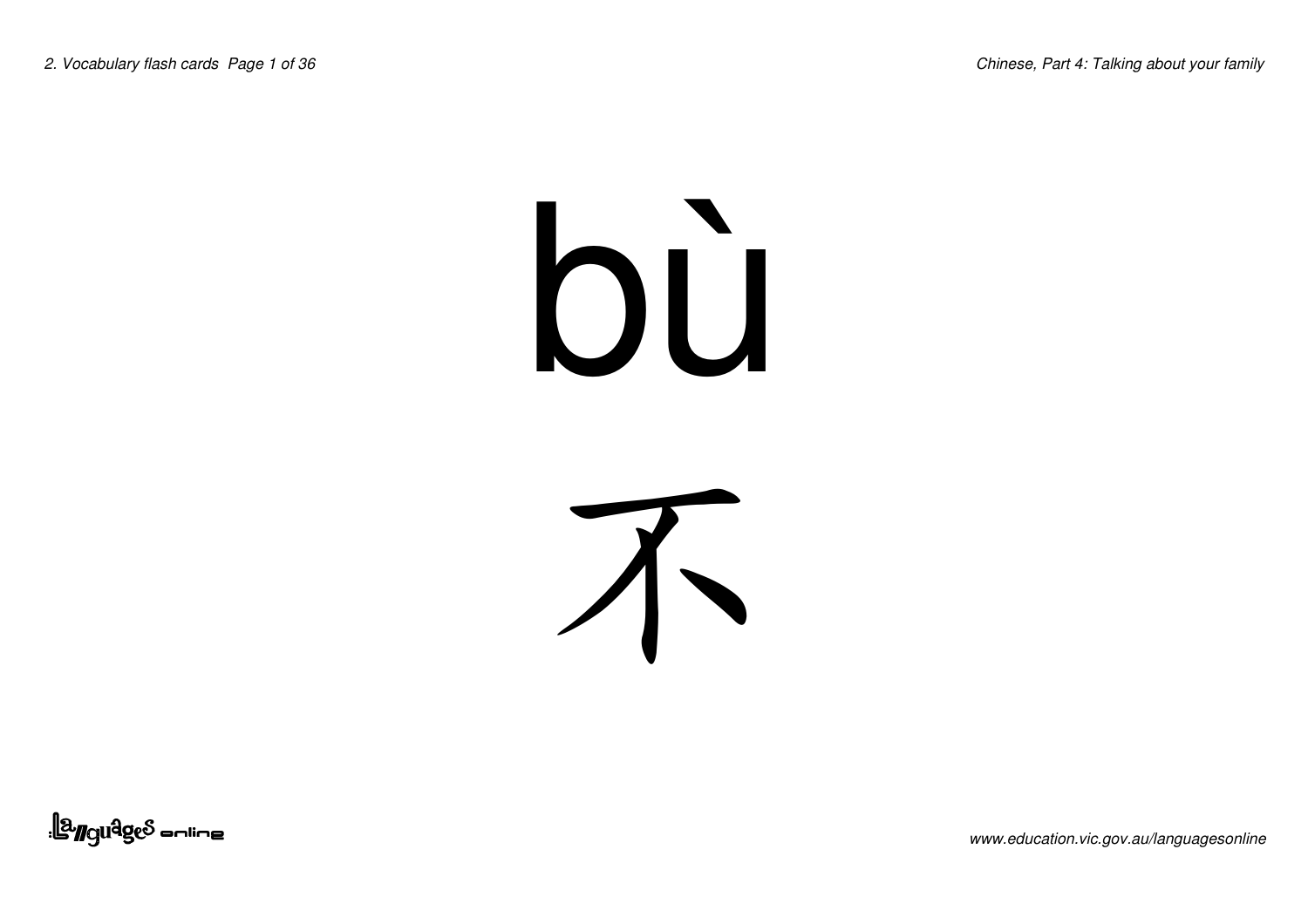#### no

<u>| a Manda</u><br>| a Manda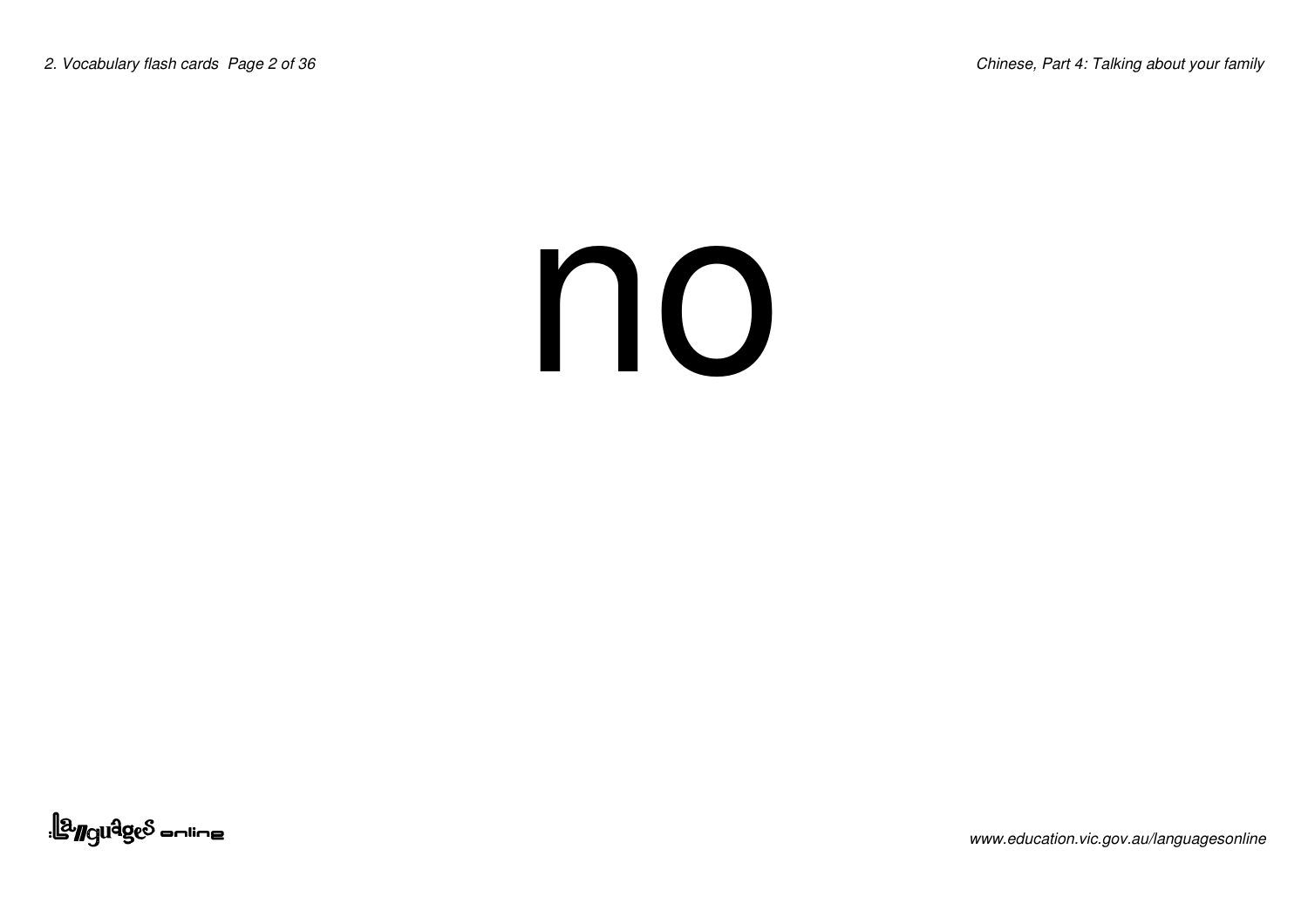

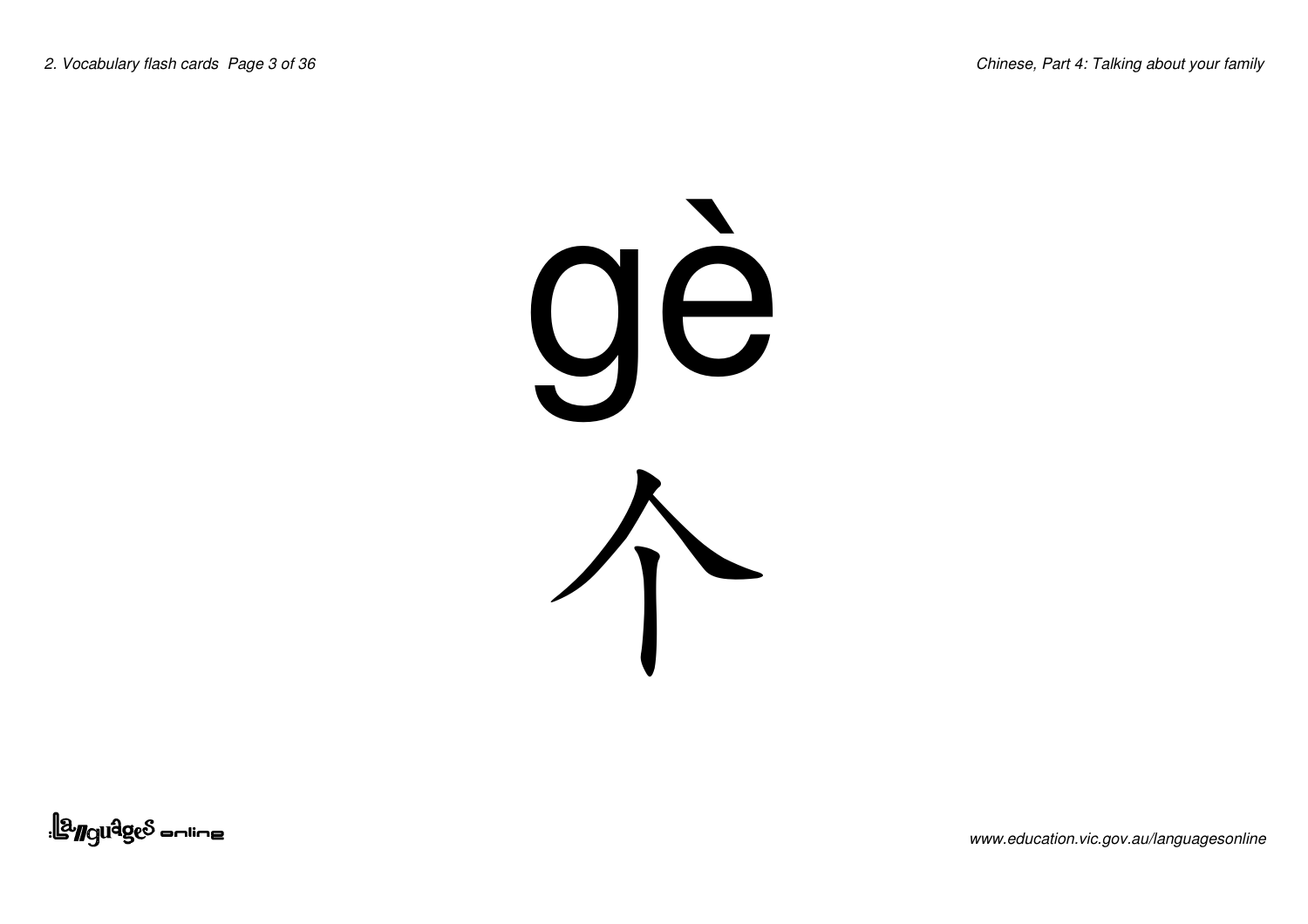### measure word

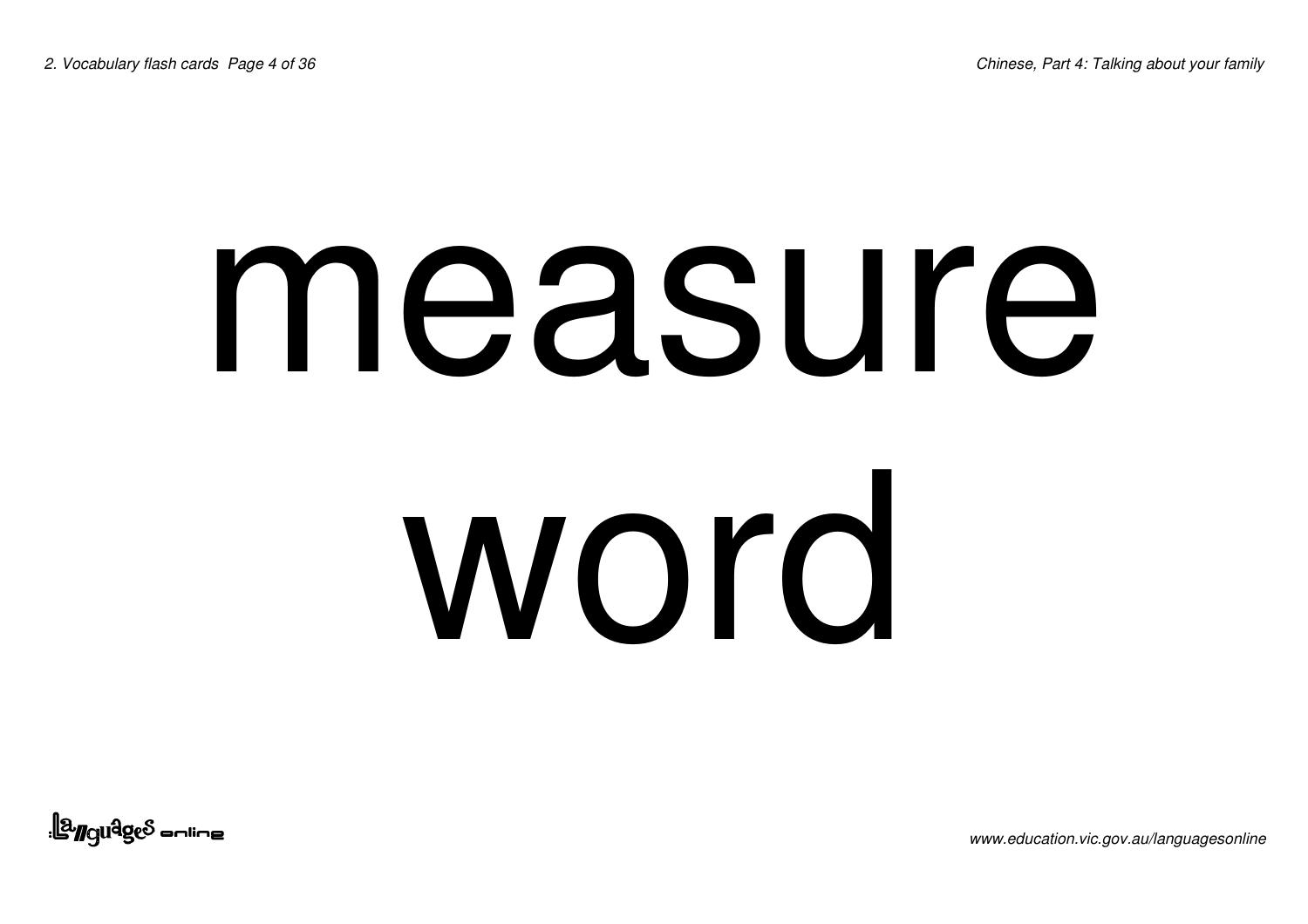### h é



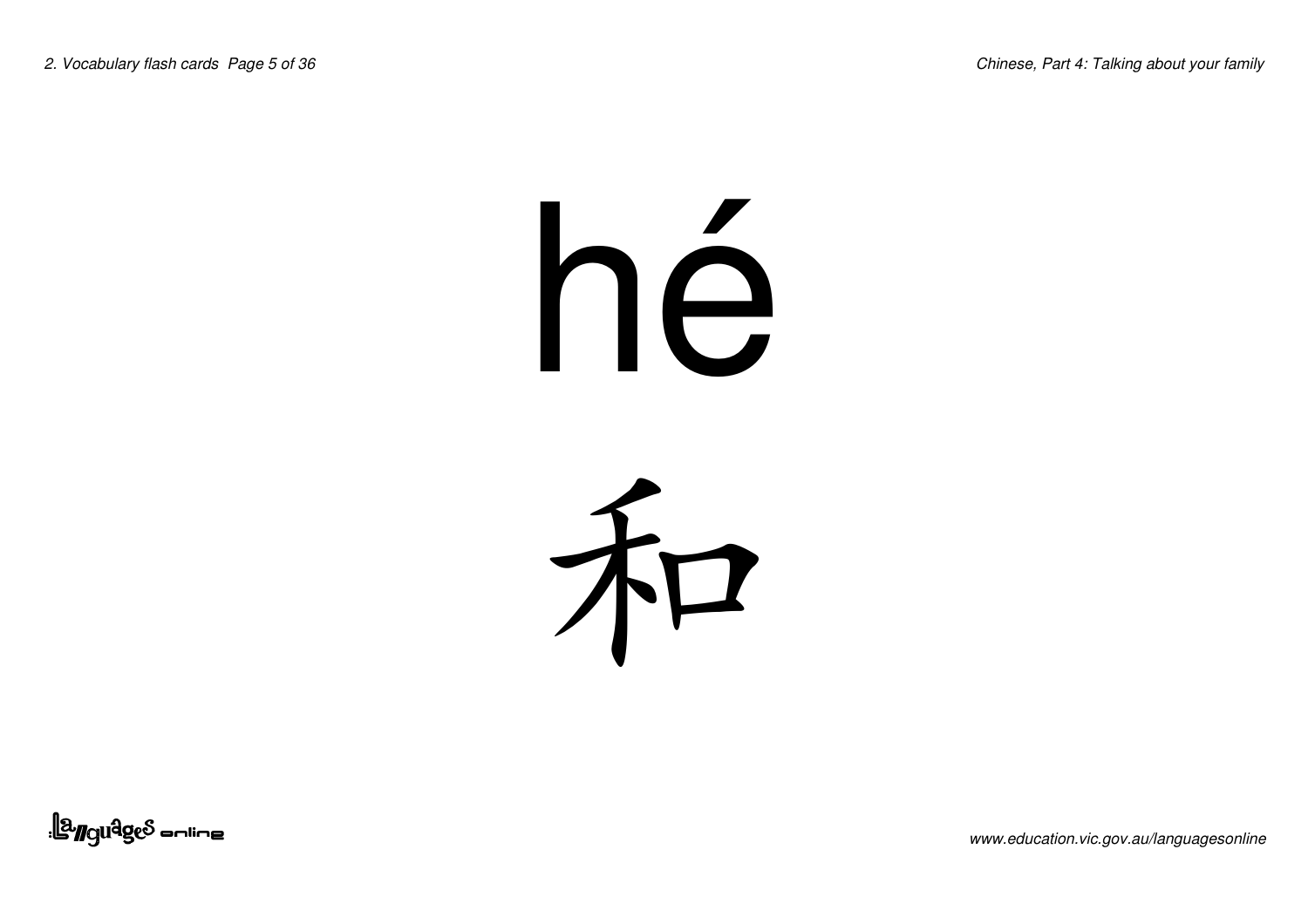#### and

<u>||a<sub>r</sub>guages anline</u>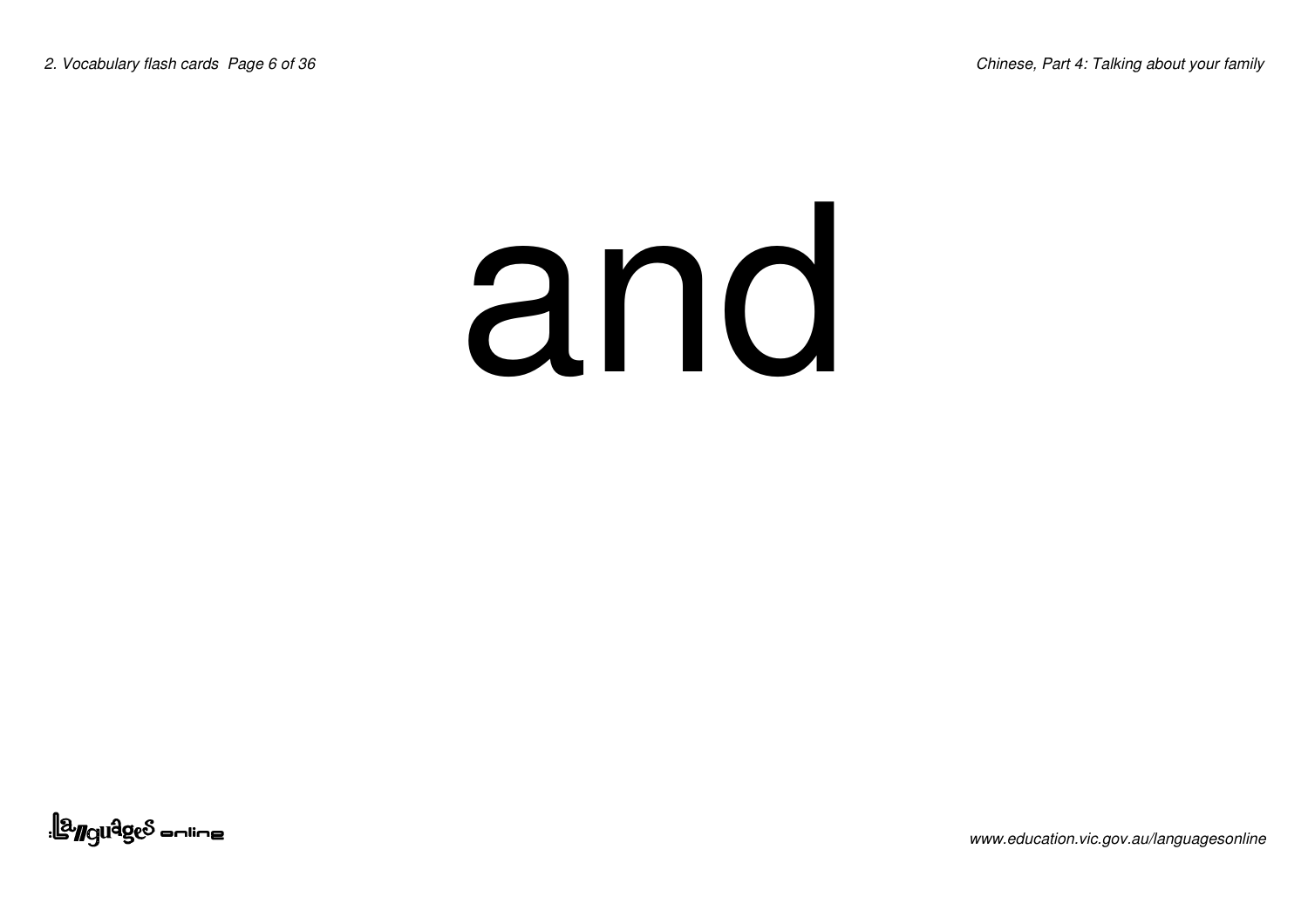

<u>||a gudges anline</u>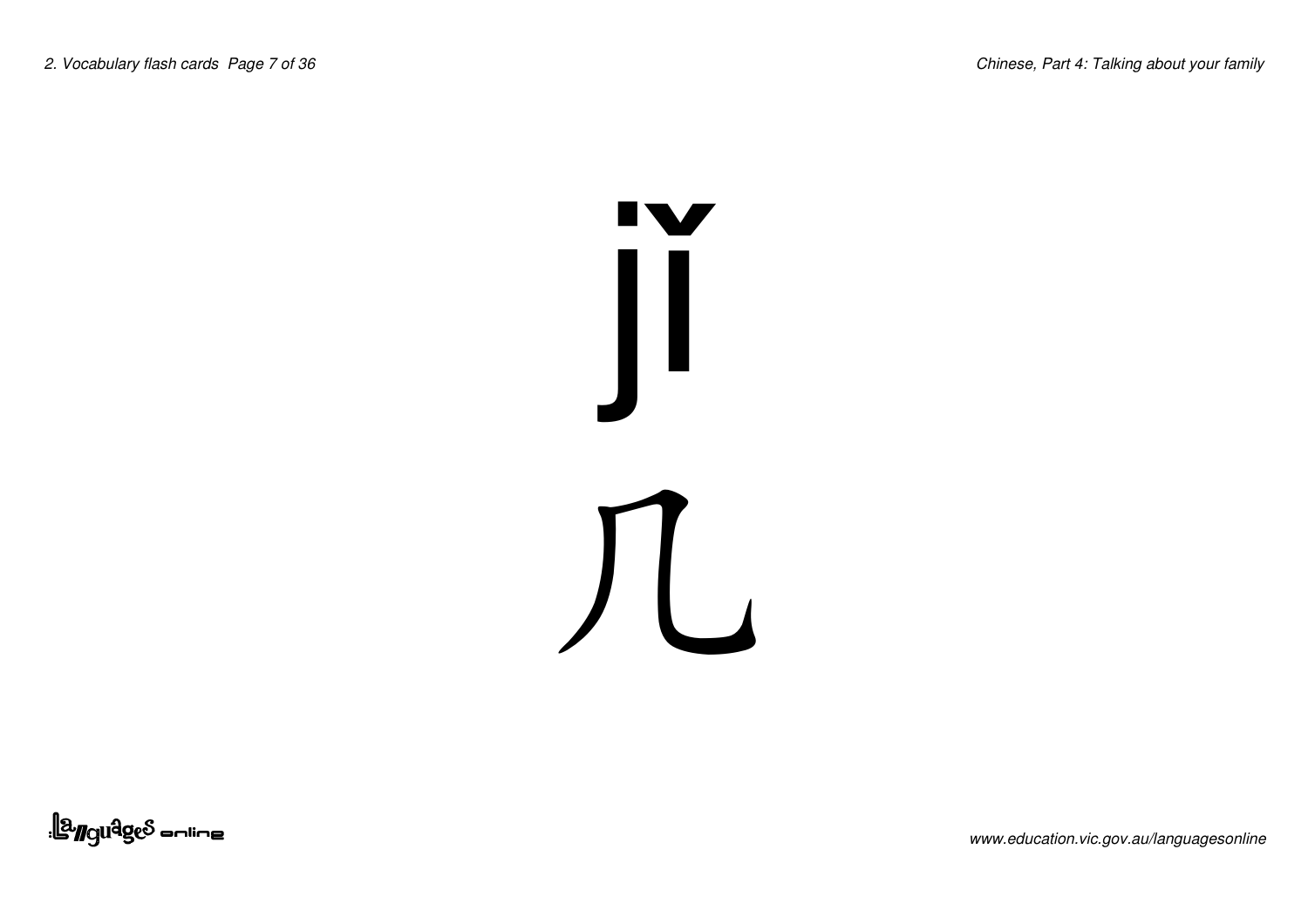# how many?

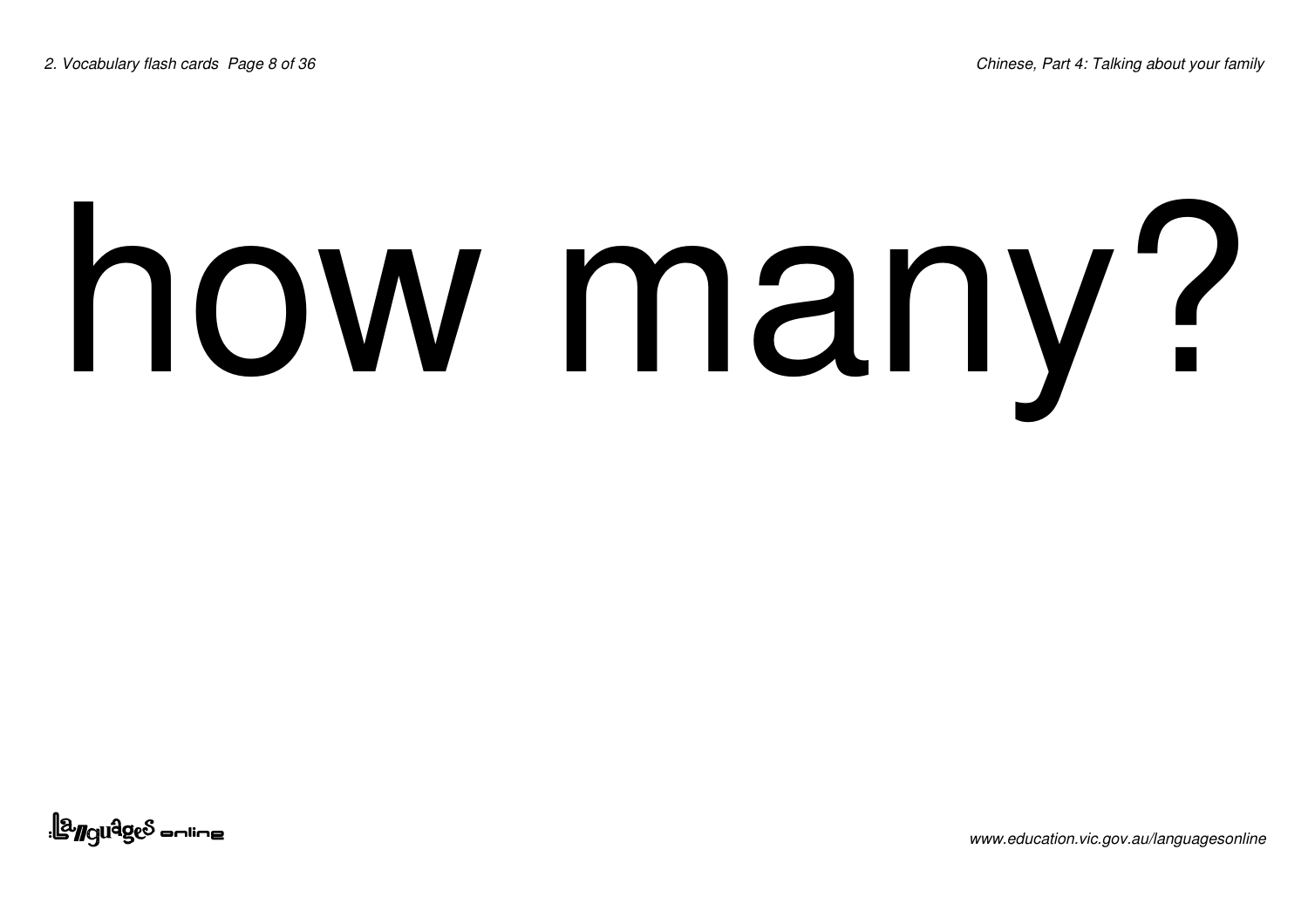#### j iiā 冢

<u>| a Maldges a unius</u>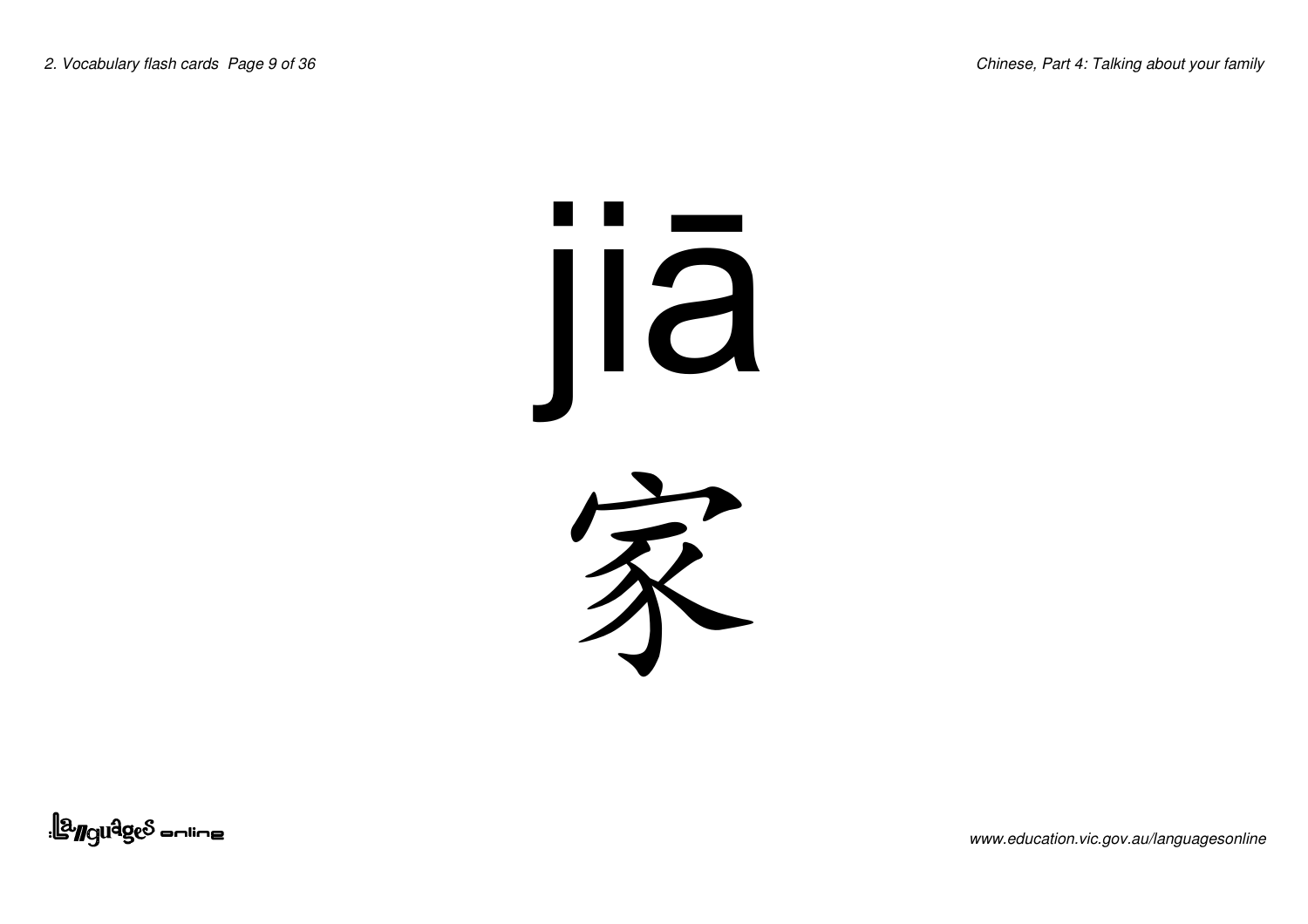### family; home

<u>||a<sub>rgu</sub>qe</u>s <sub>—nine</sub>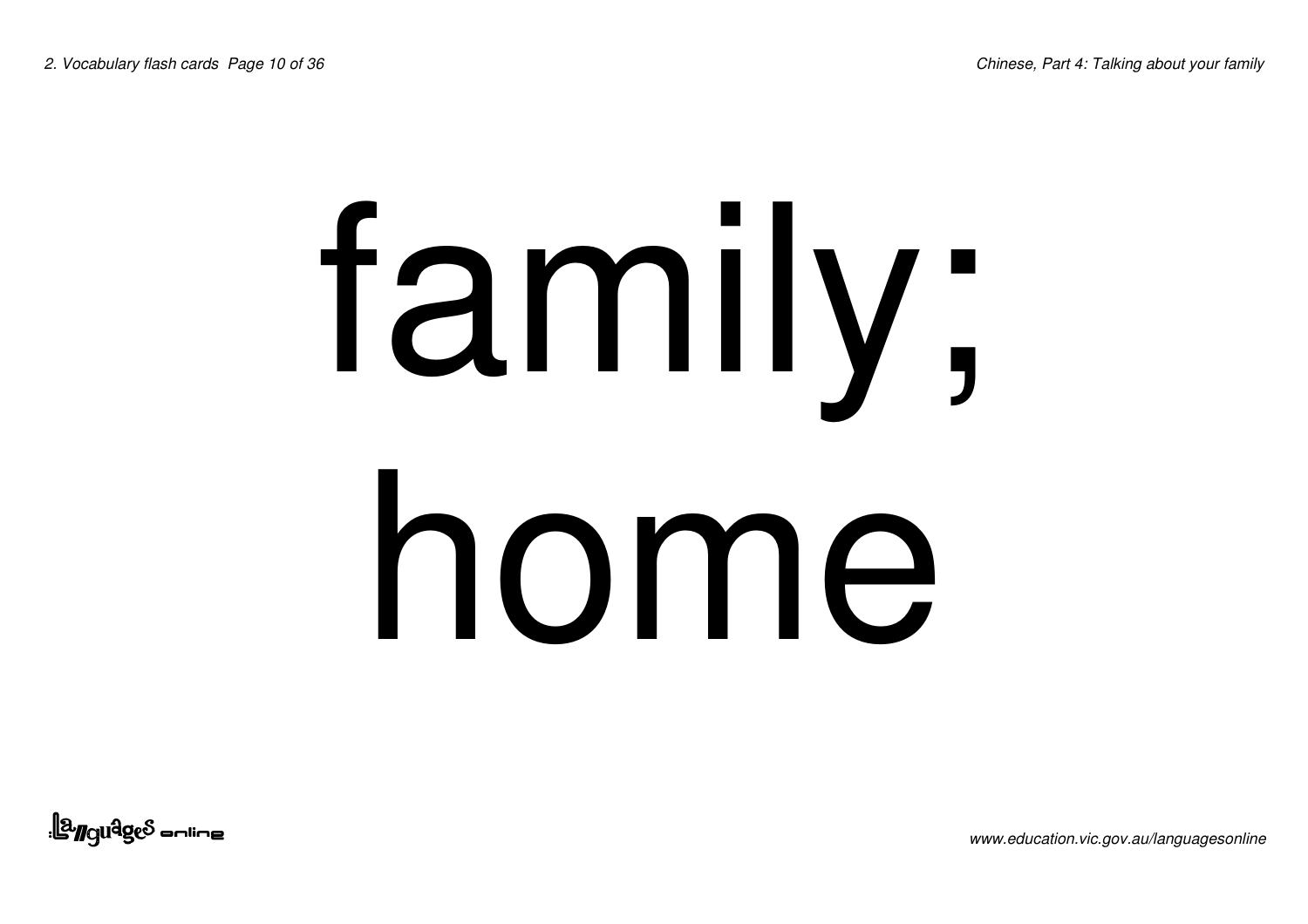## jiëmèi 姐 妹

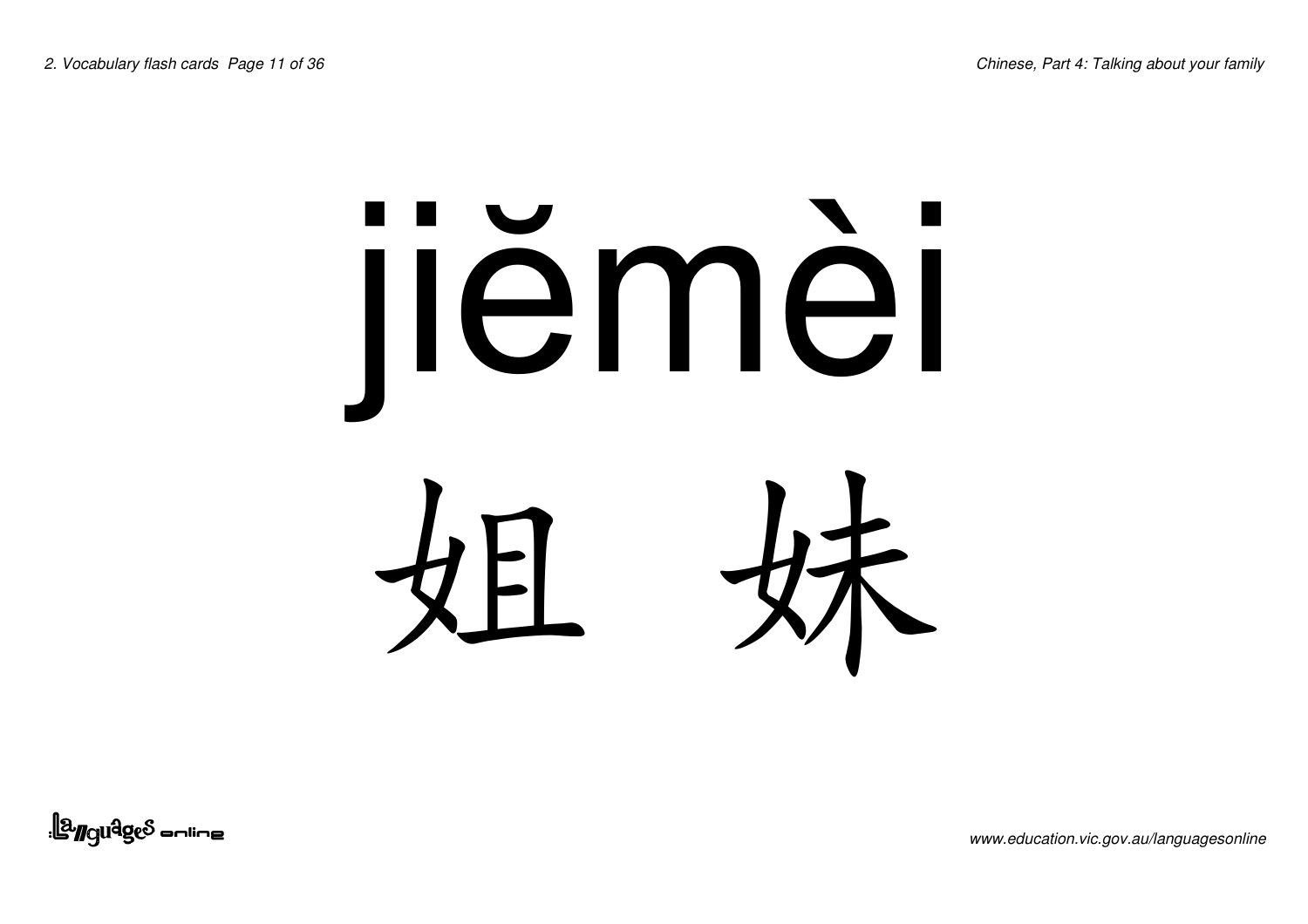#### sisters

<u>||a<sub>r</sub>guages anline</u>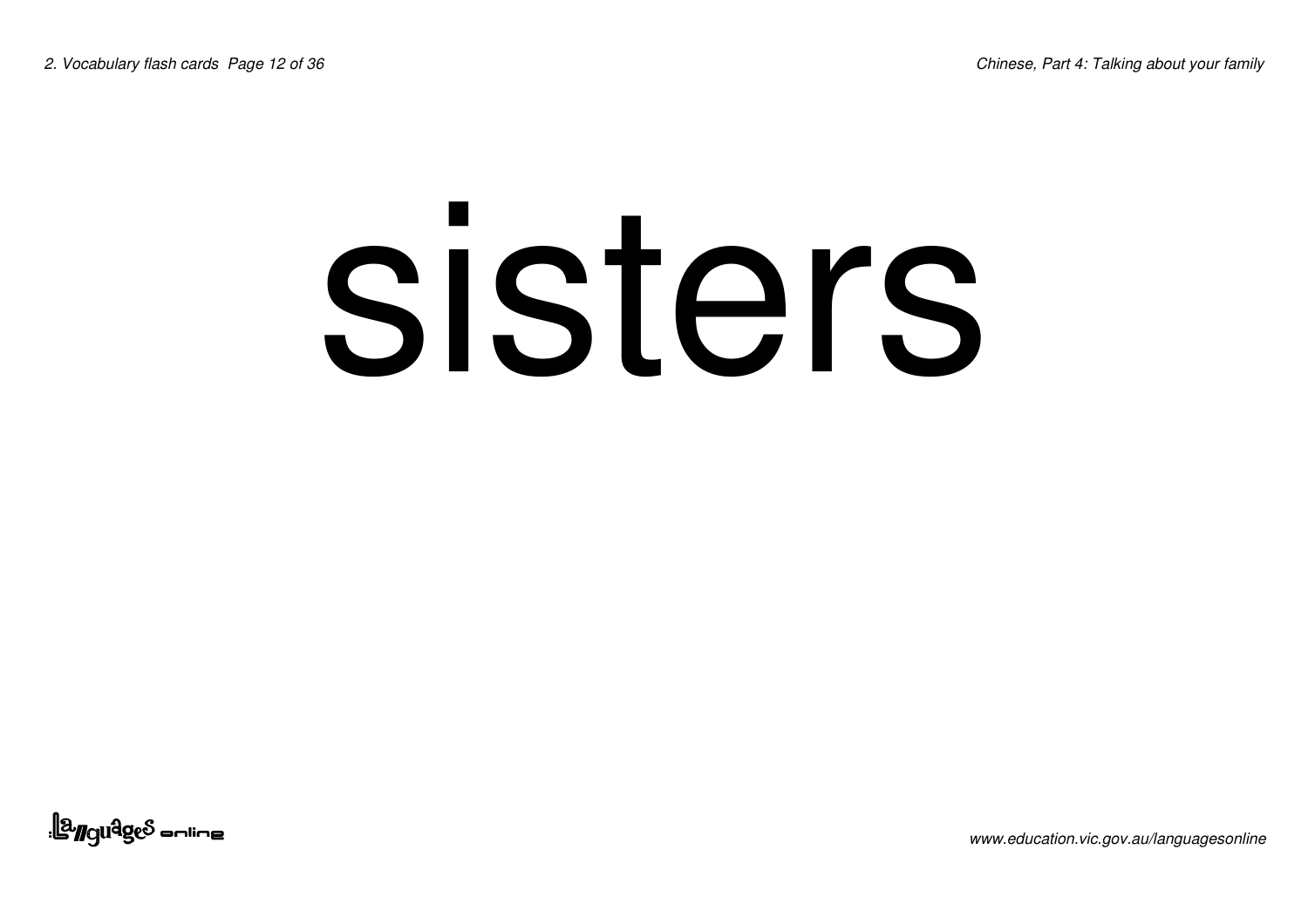#### kŏu

 $\blacksquare$ 

<u>||a<sub>r</sub>guages anline</u>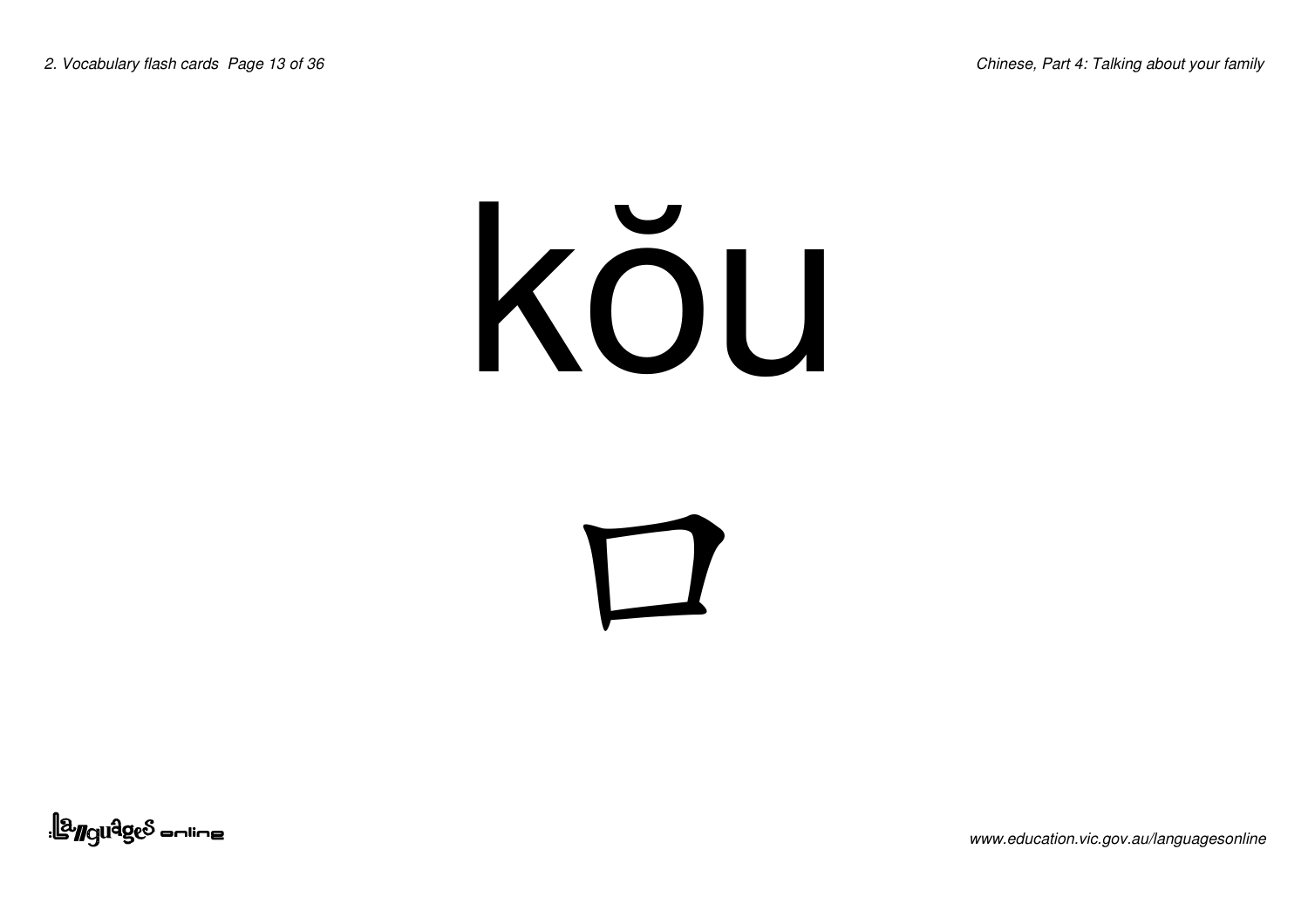### measure word

<u>||a<sub>ngu</sub>qe</u>s sulius|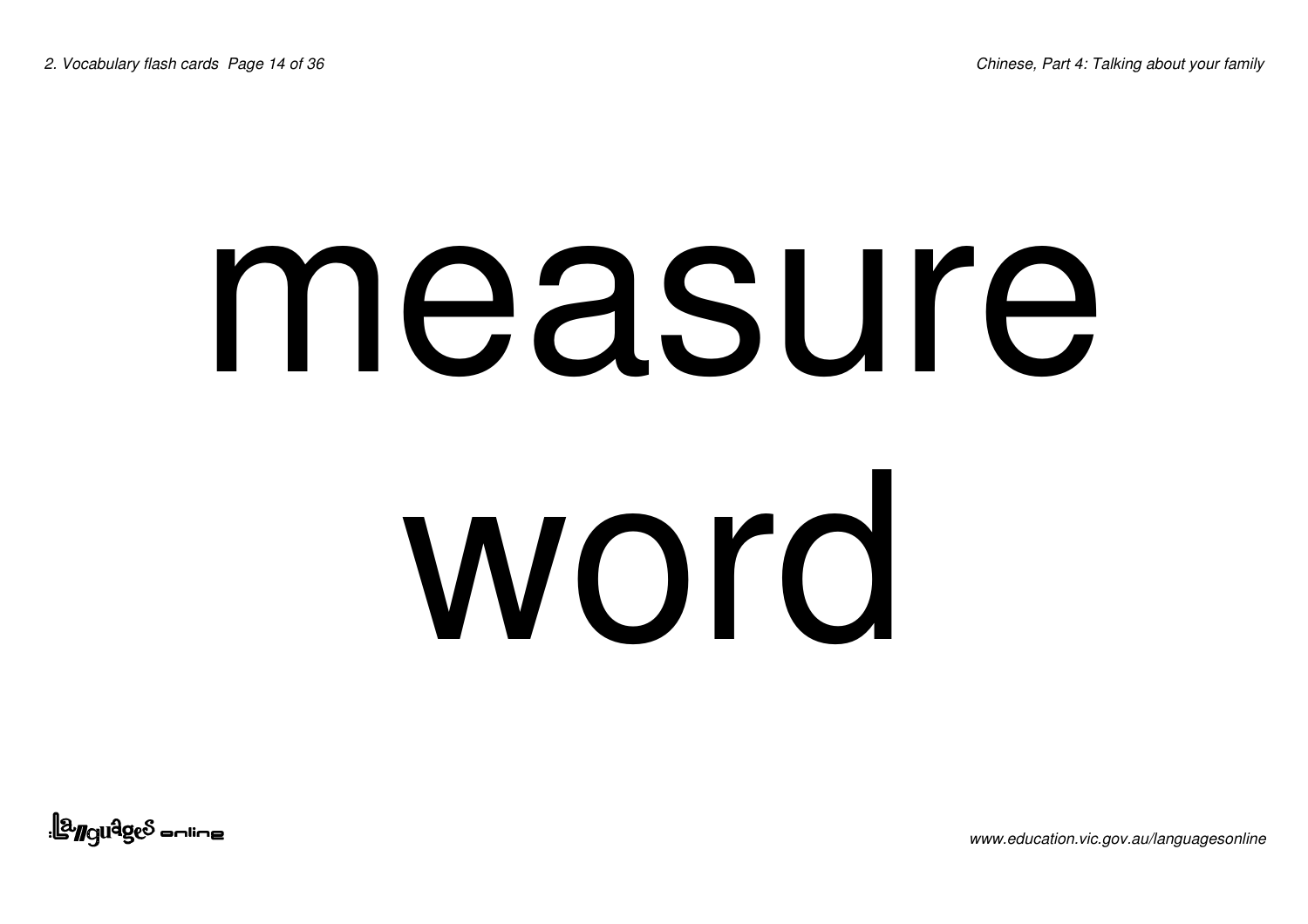### lăodà 老大

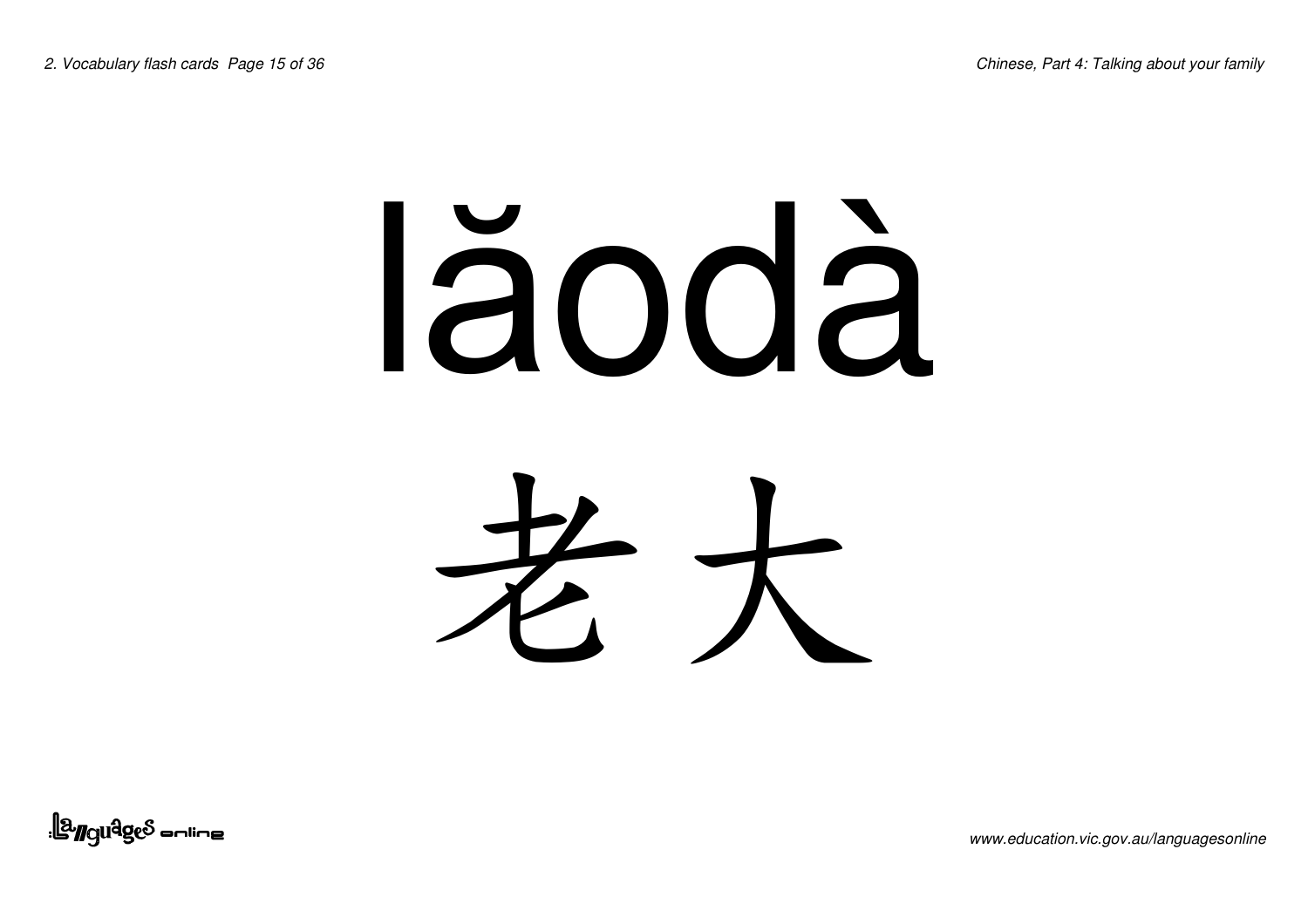#### eldest

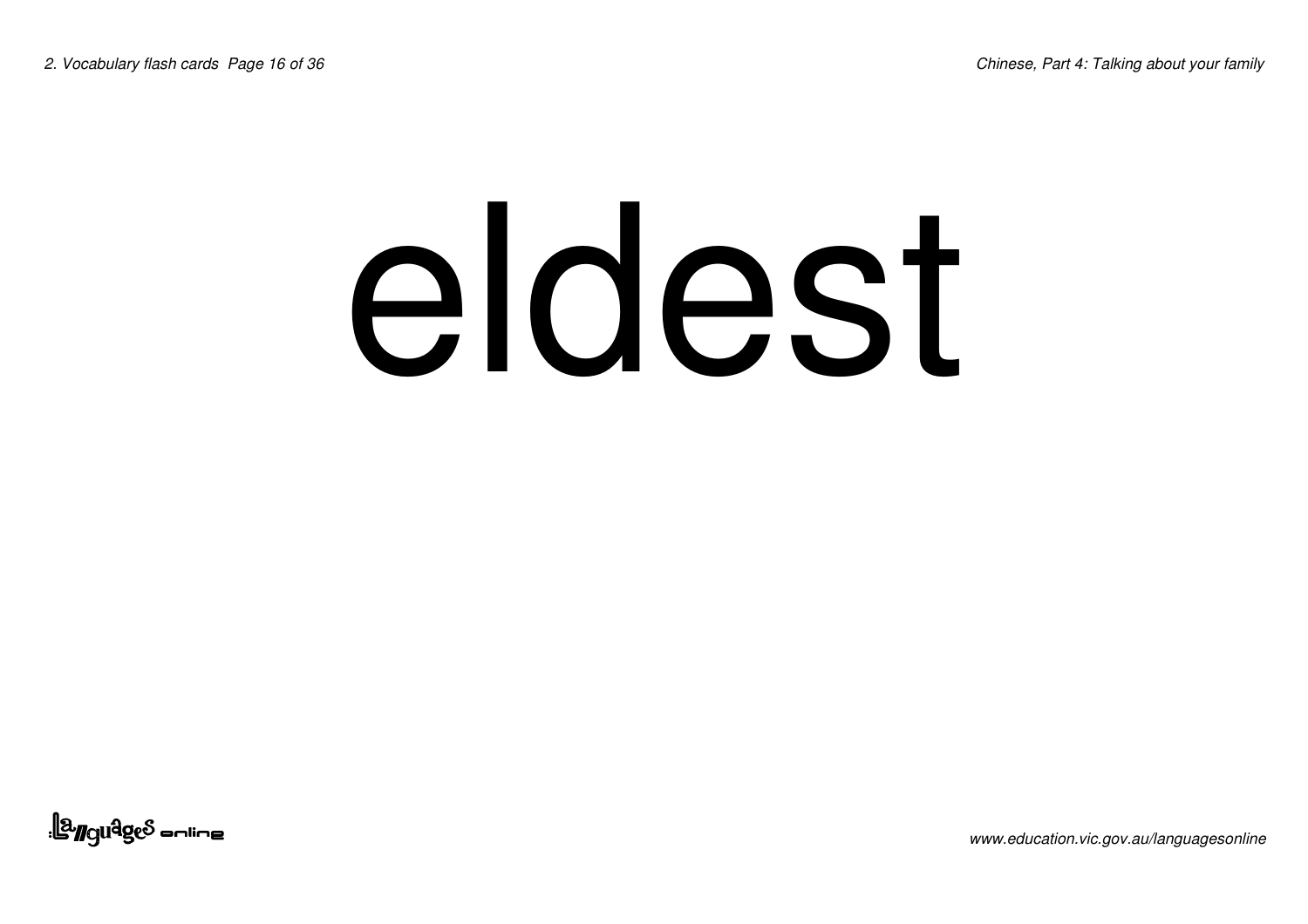#### lăoxiăo 老  $\sqrt{2}$

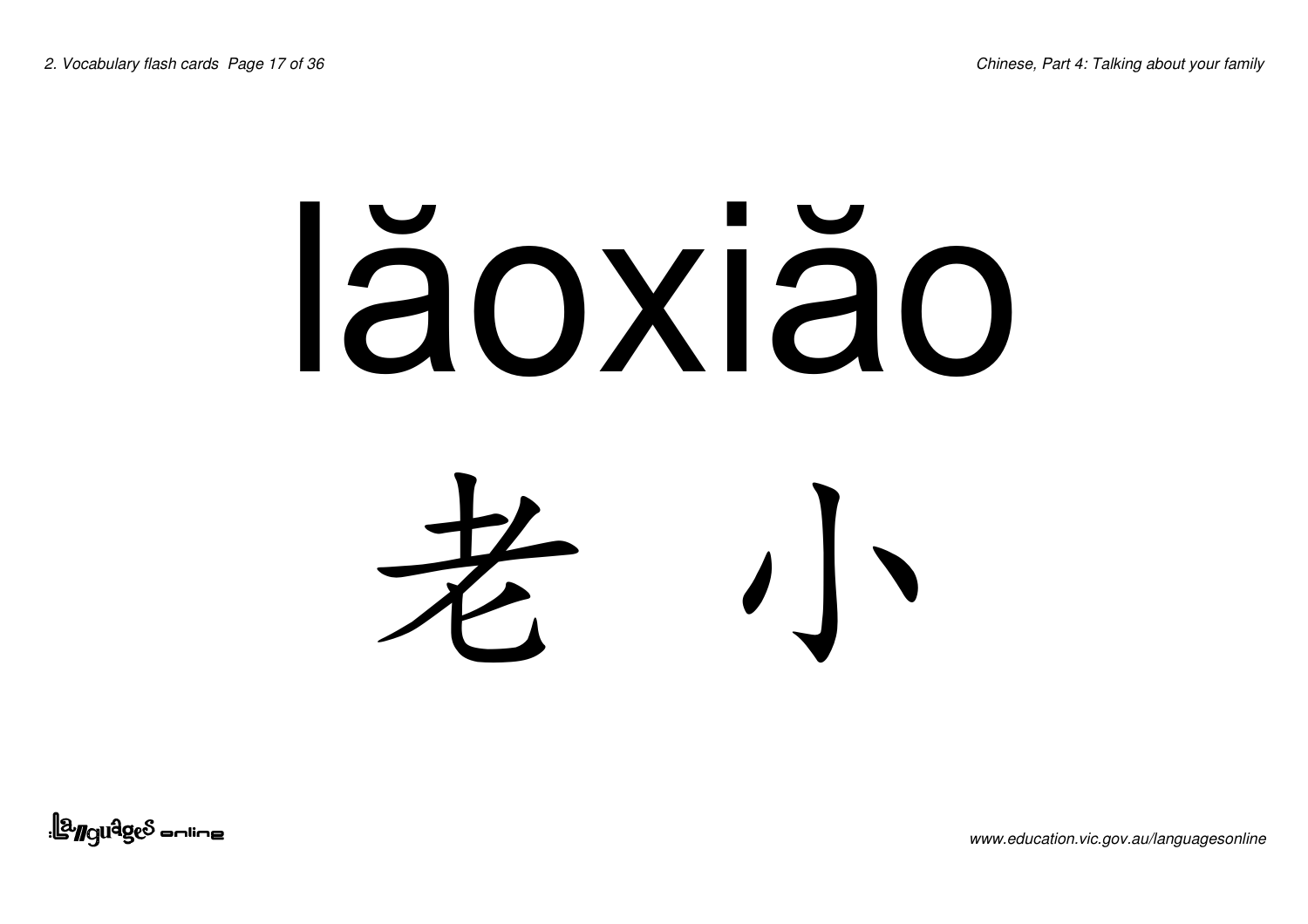### youngest

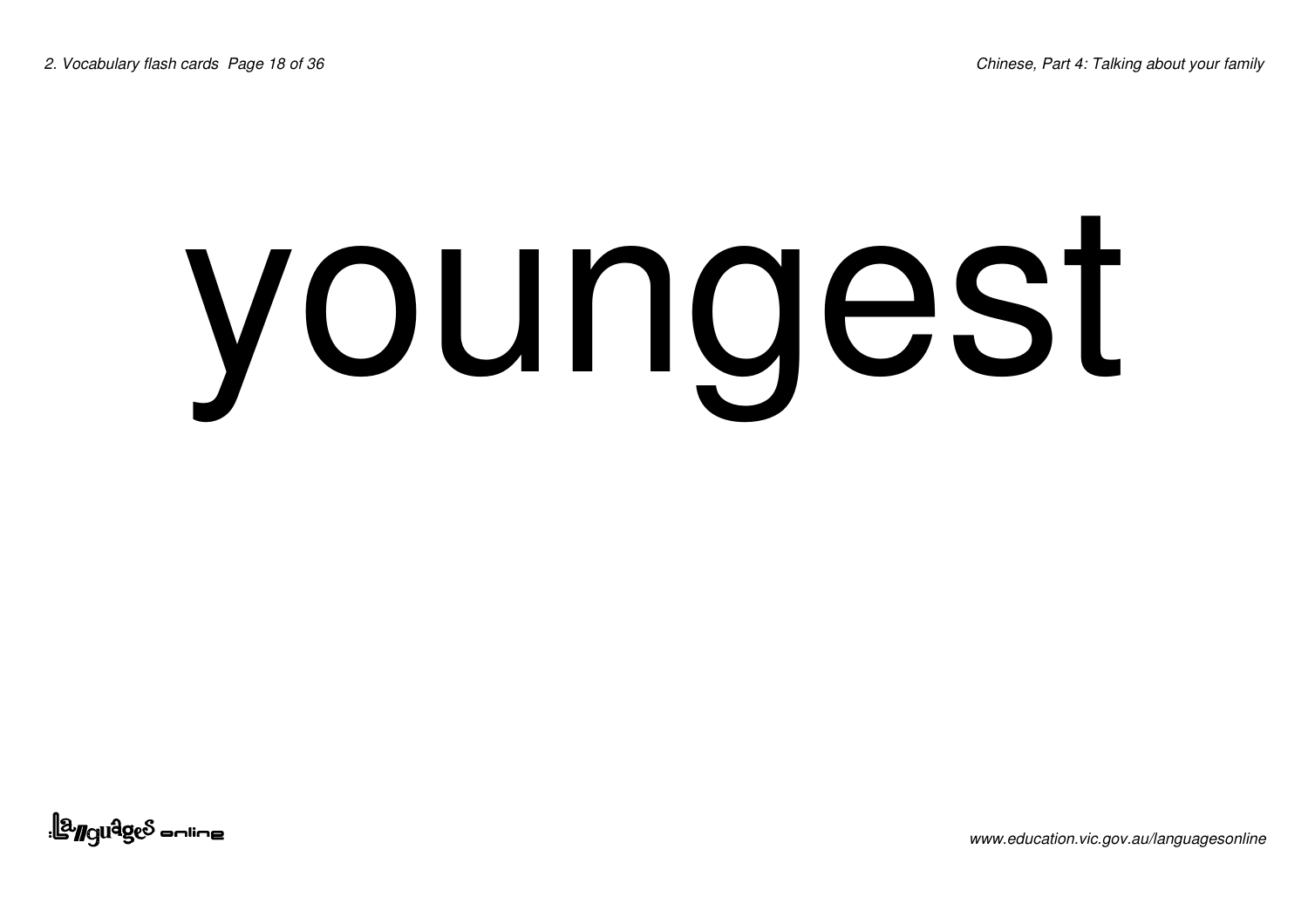# liäng



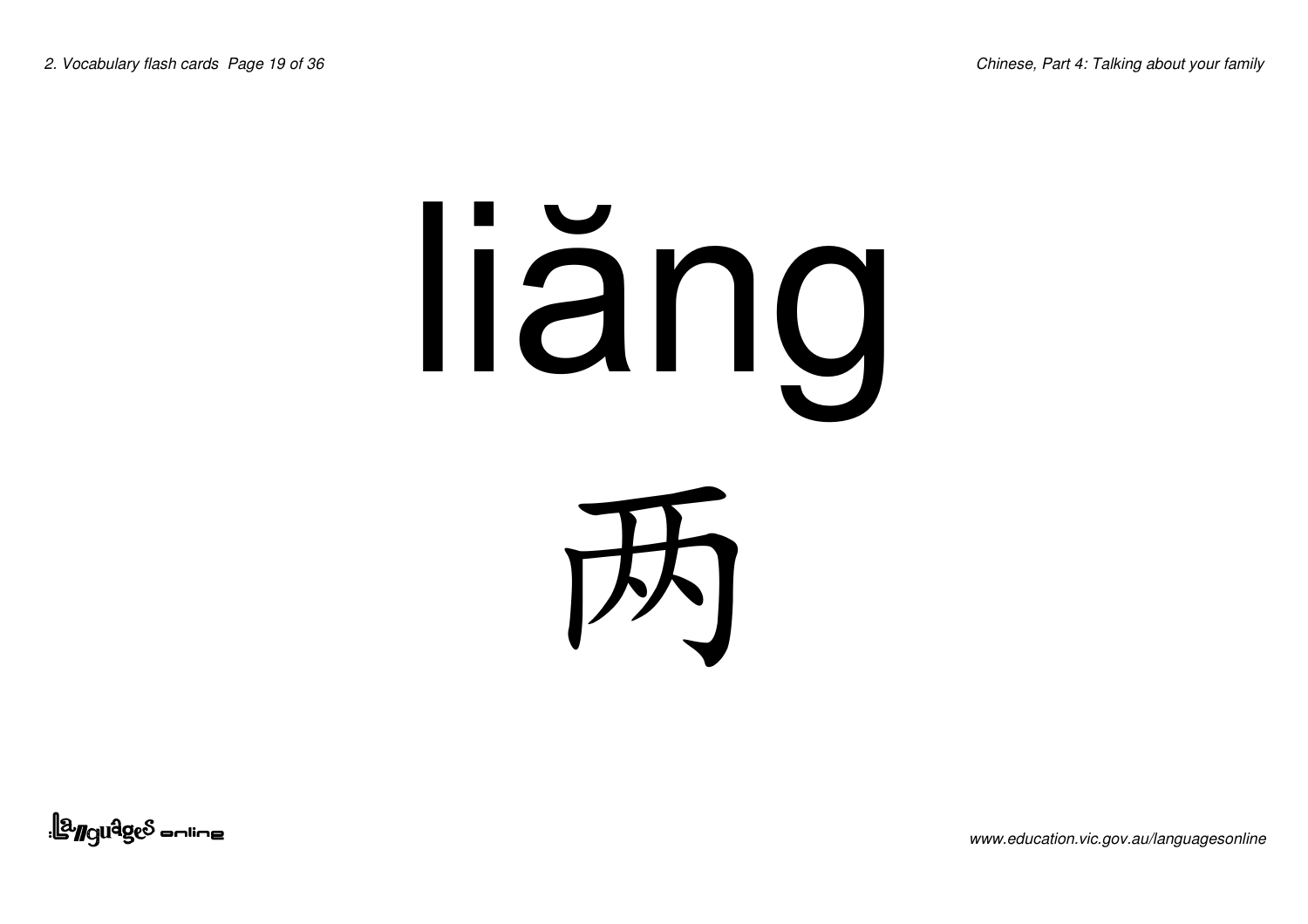#### two

<u>| a Maldges a unius</u>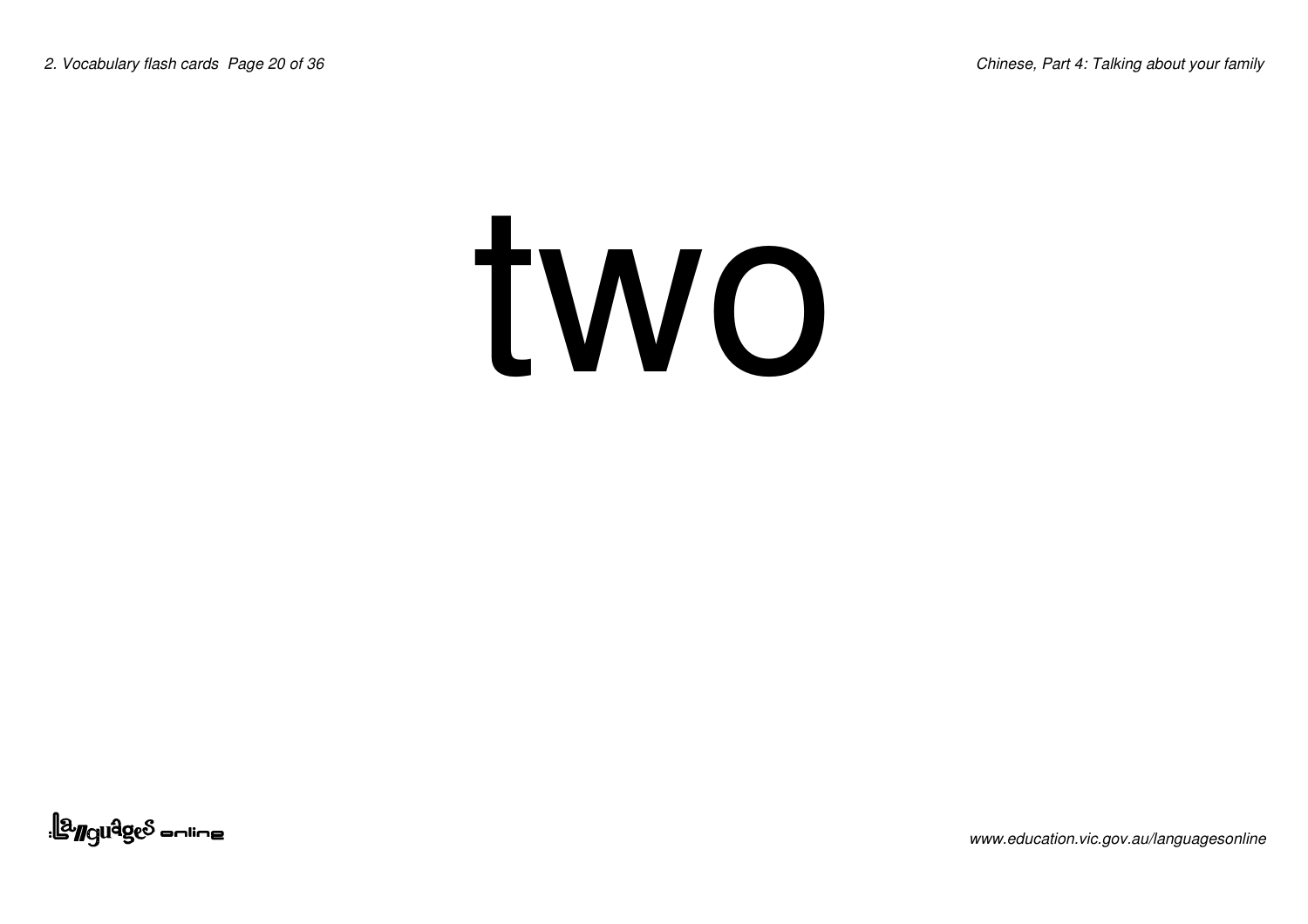## méiyŏu 冷乍

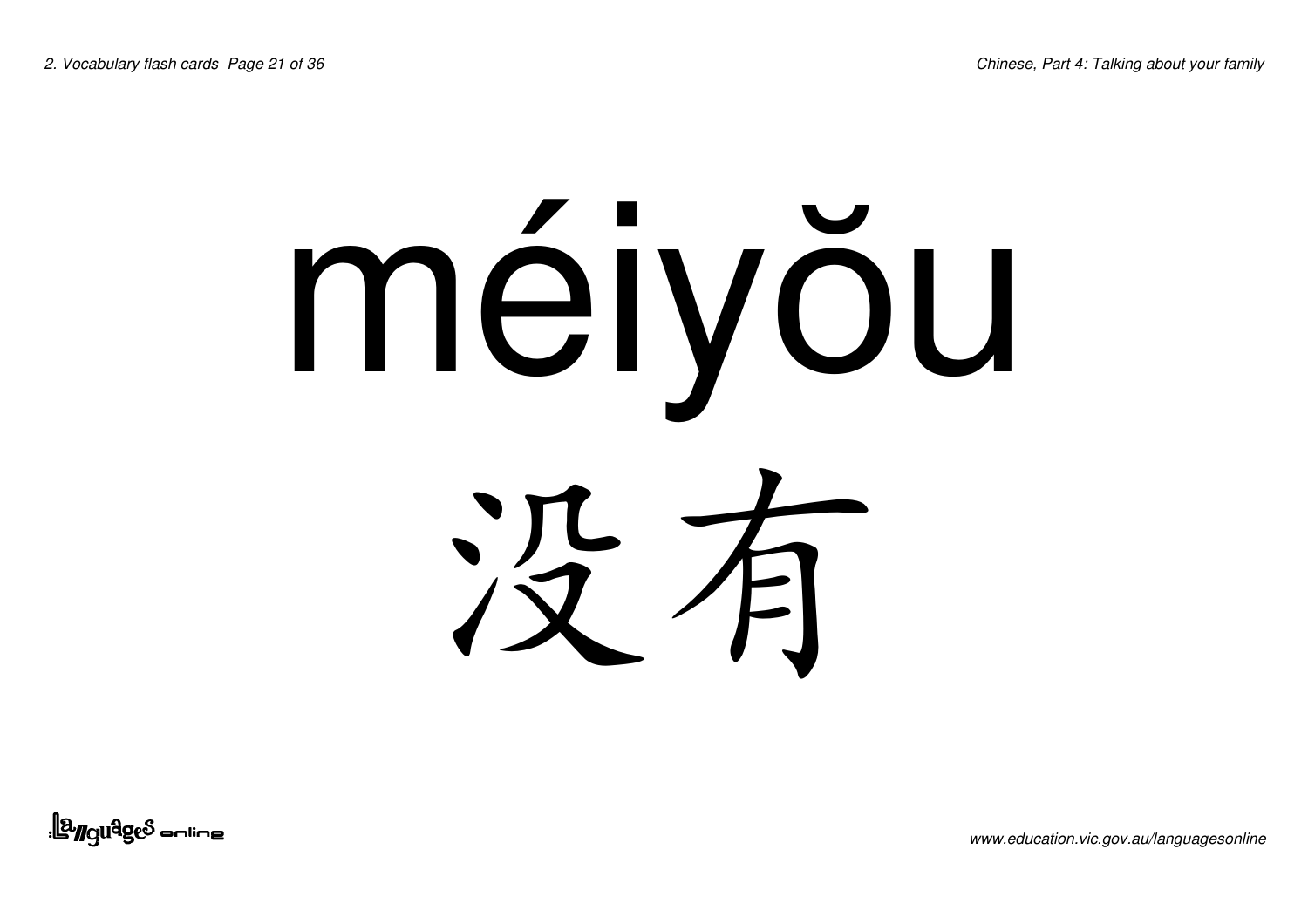#### doesn't/don't have

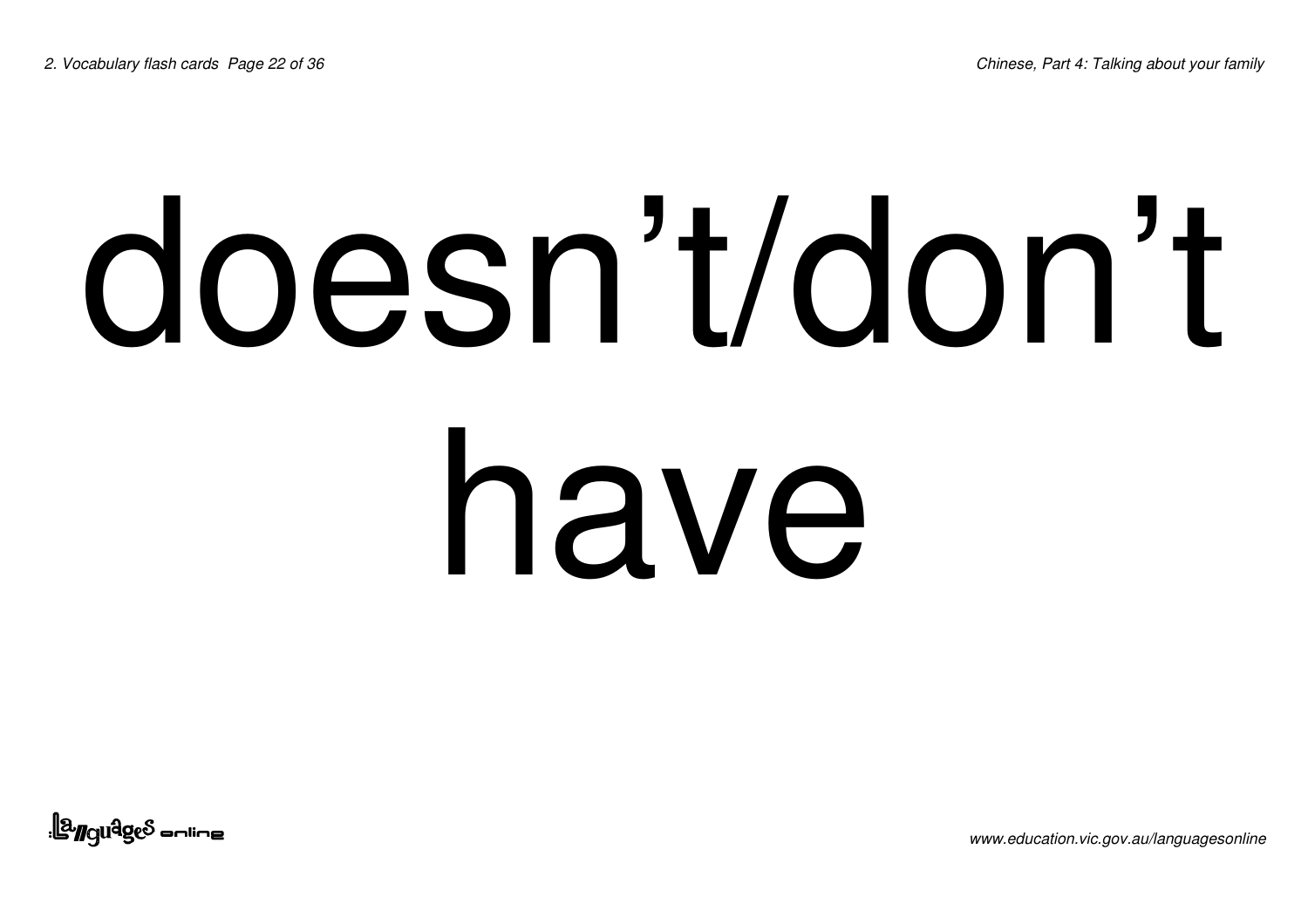### péngyou **JEFI**

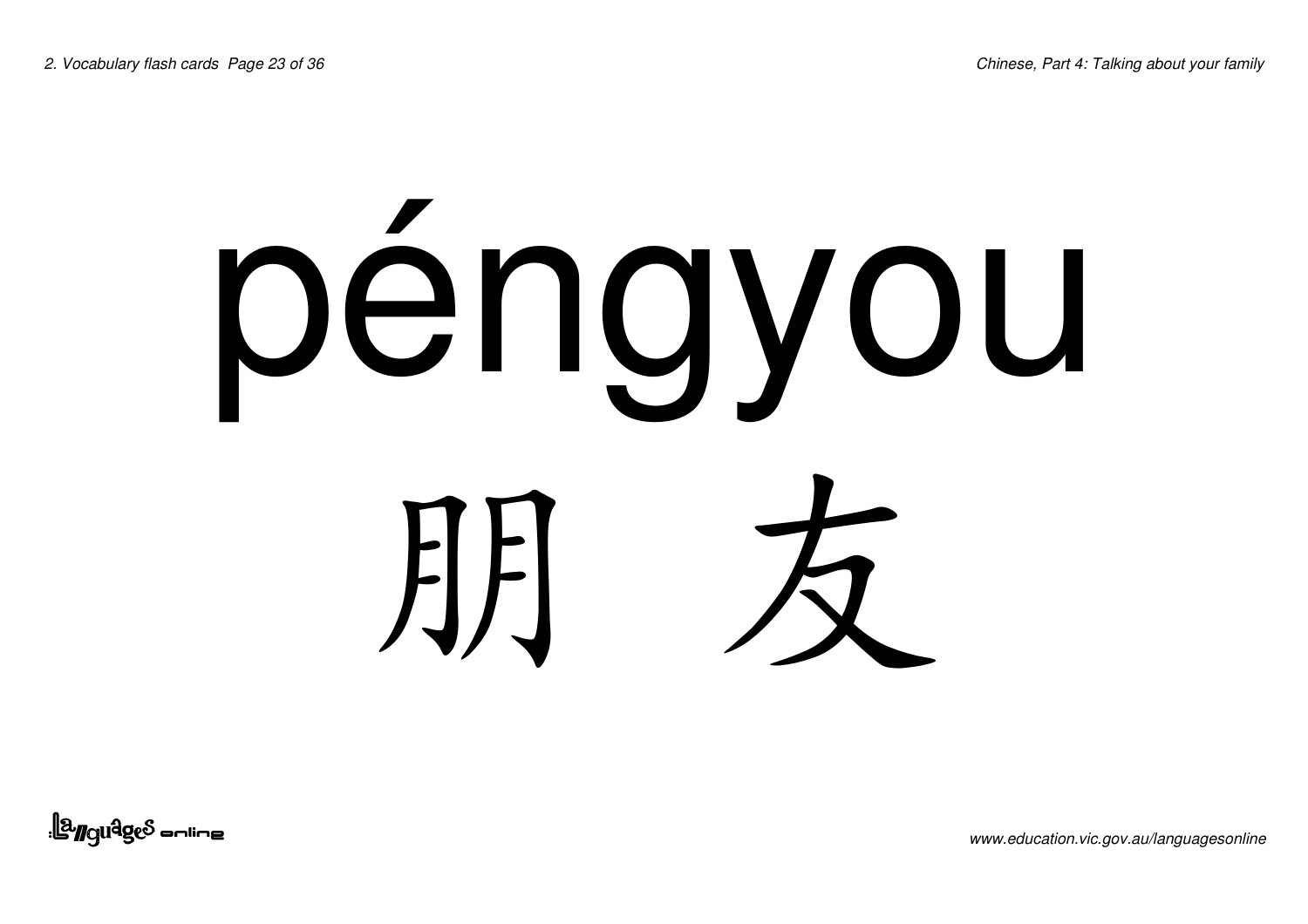### friend

<u>||a<sub>r</sub>guages anline</u>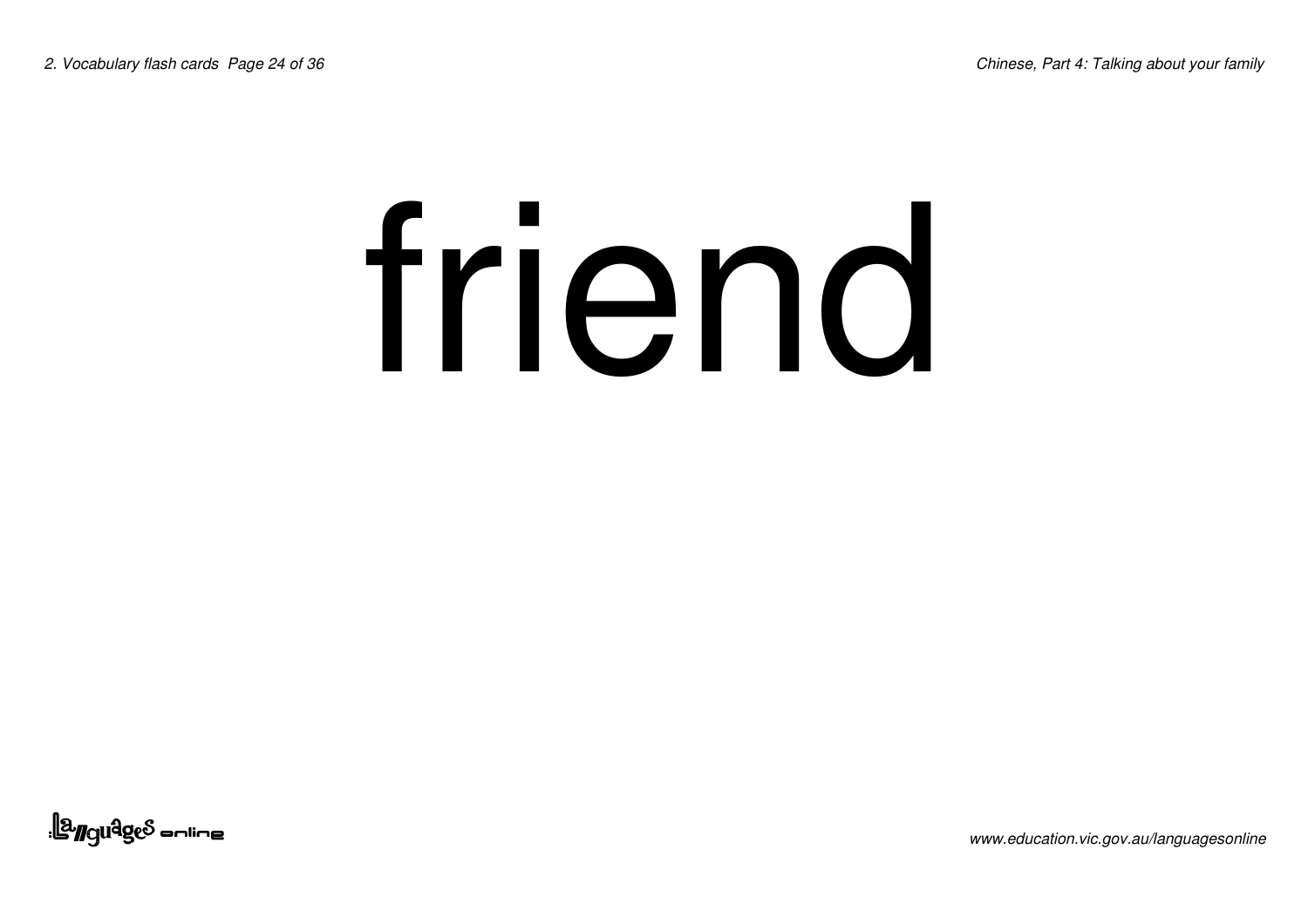### rén



<u>||a<sub>r</sub>guages anline</u>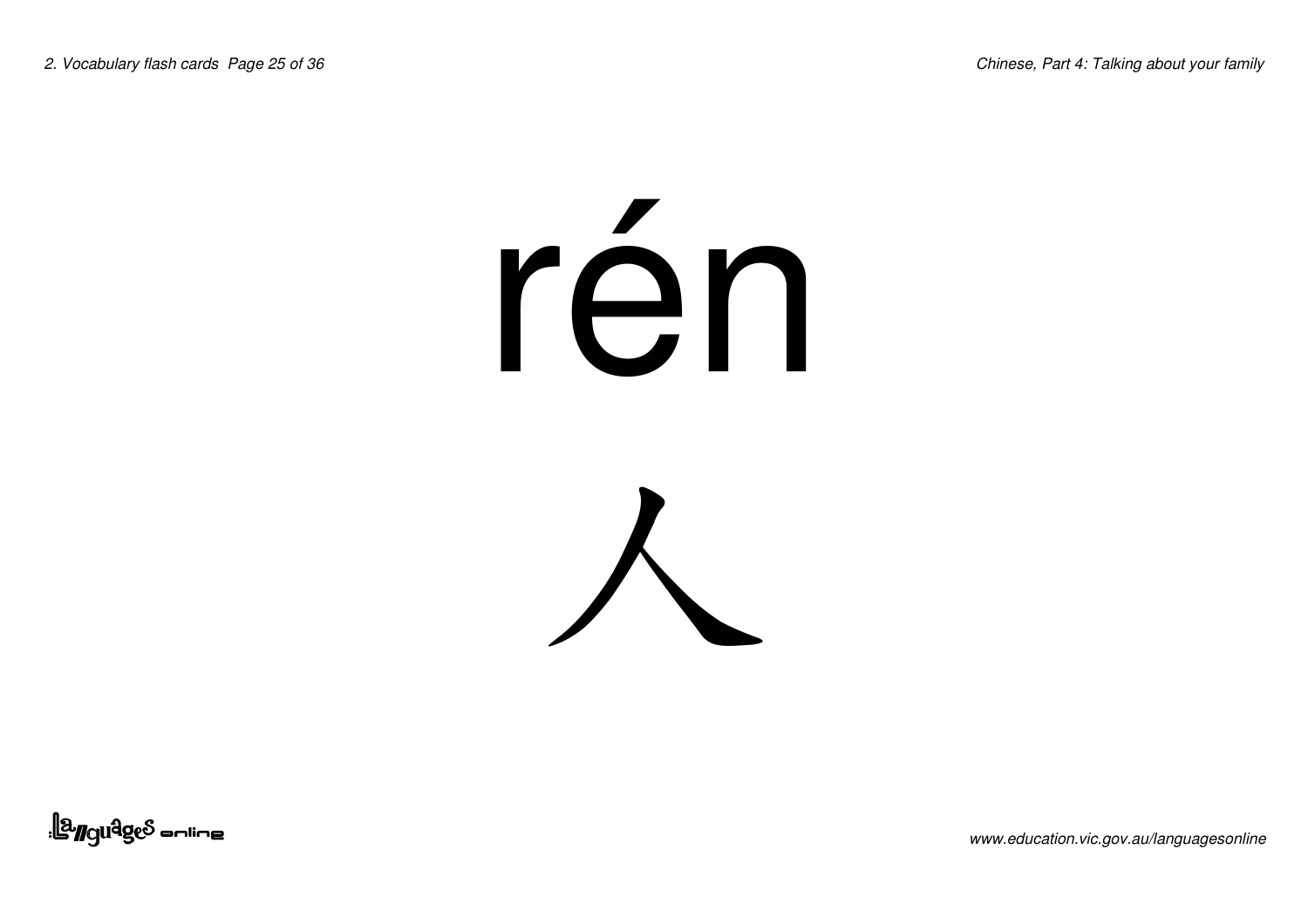### people

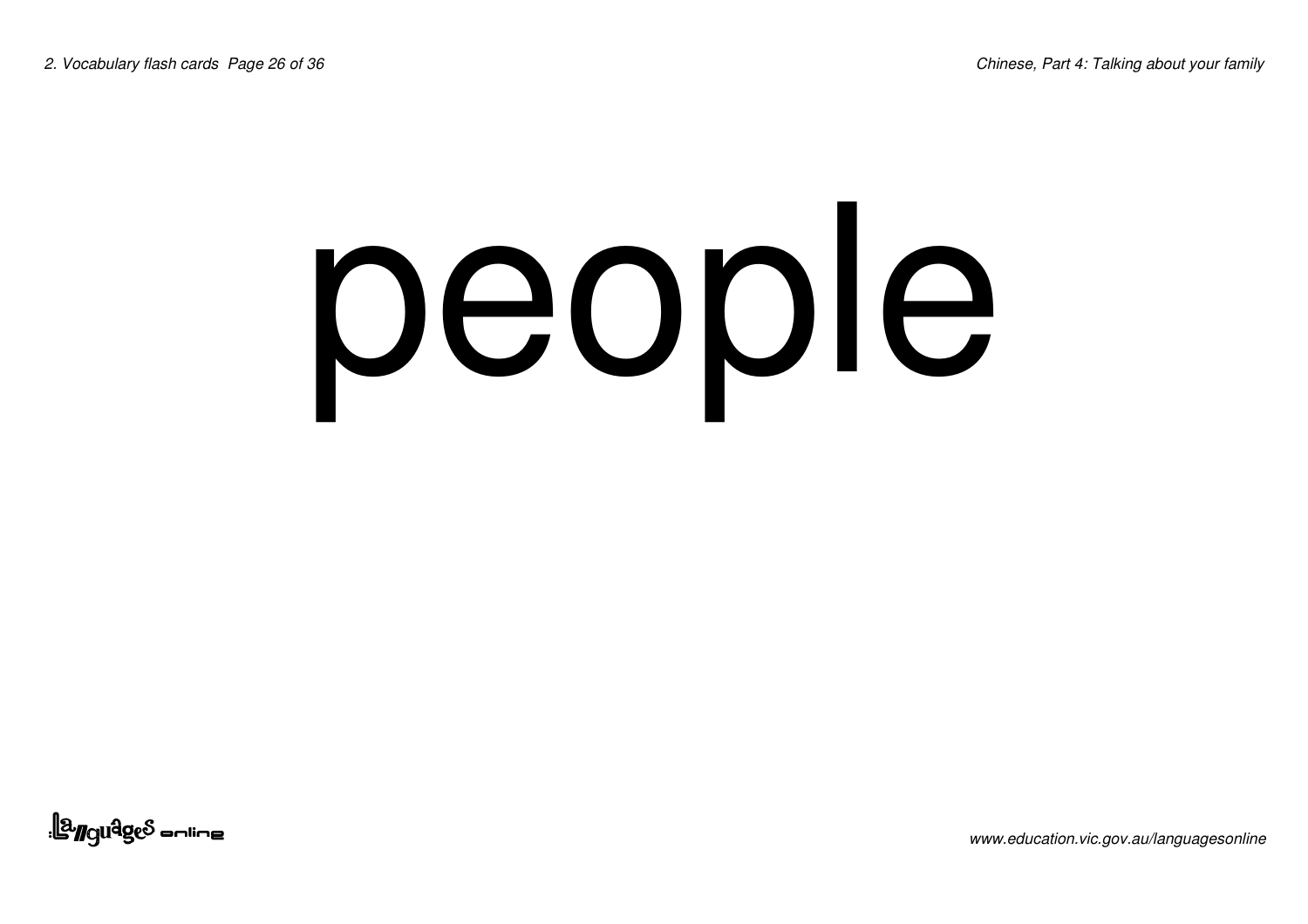### shéi?

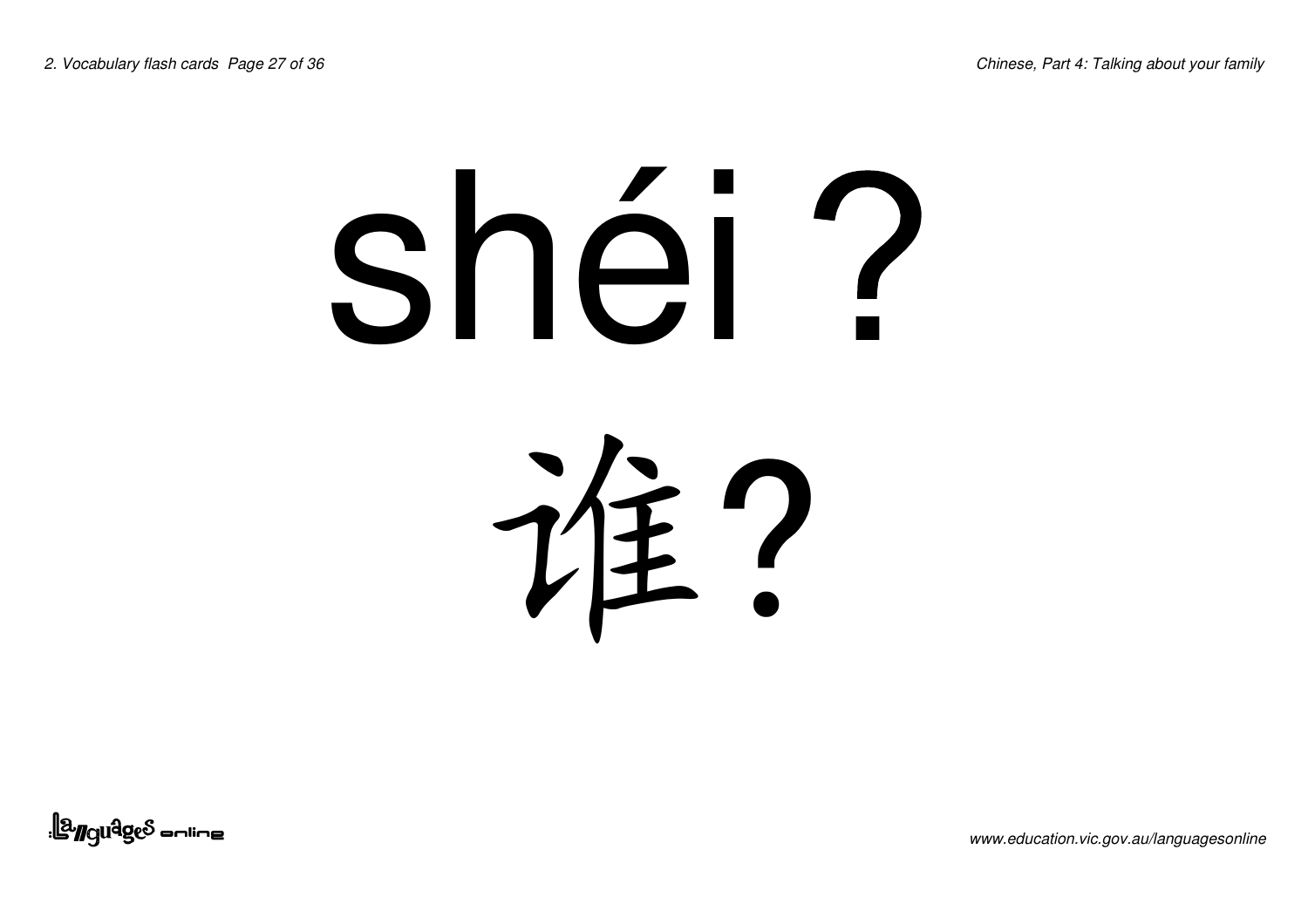#### who?

<u>||a<sub>r</sub>guages anline</u>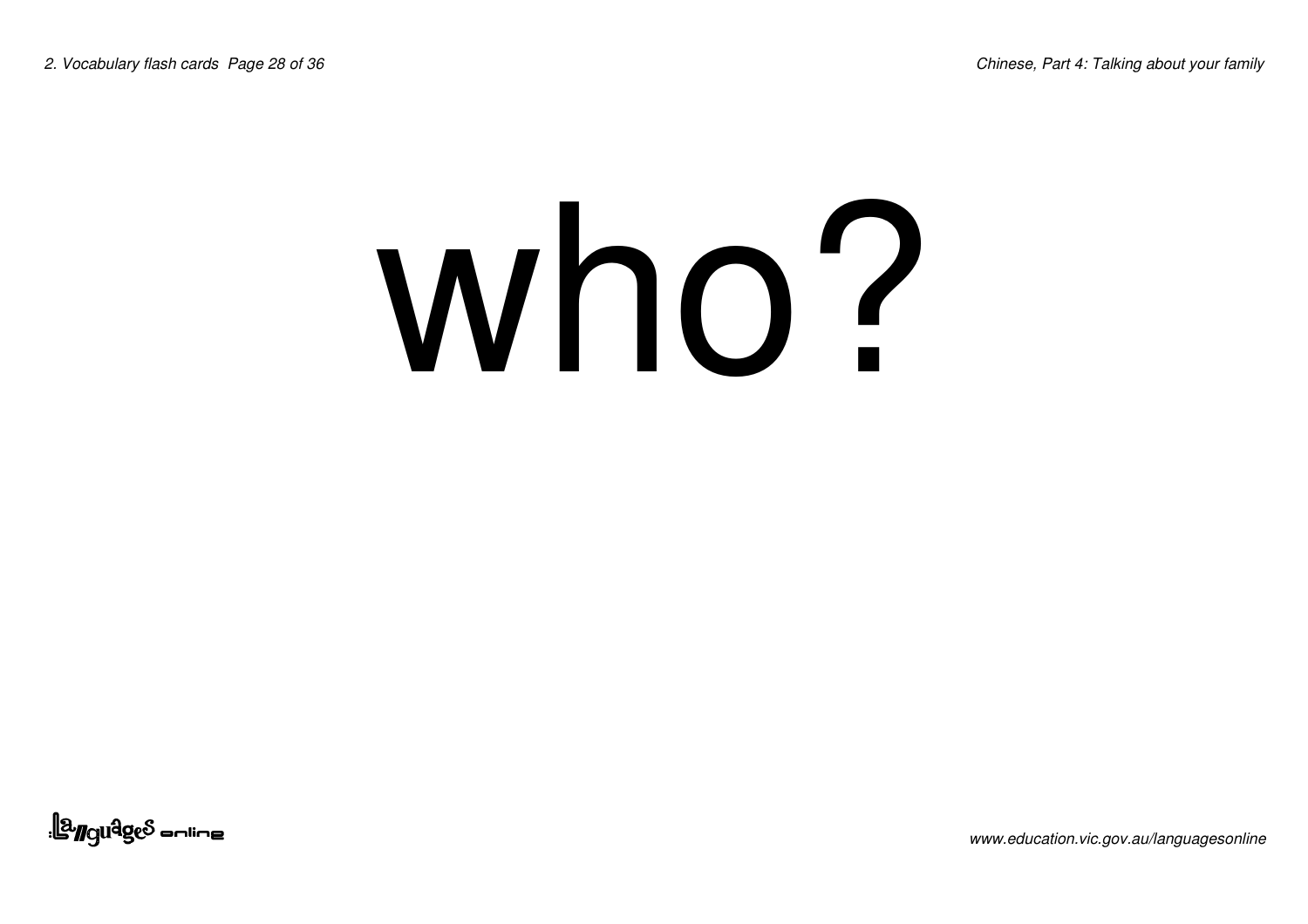# tóngxué 同学

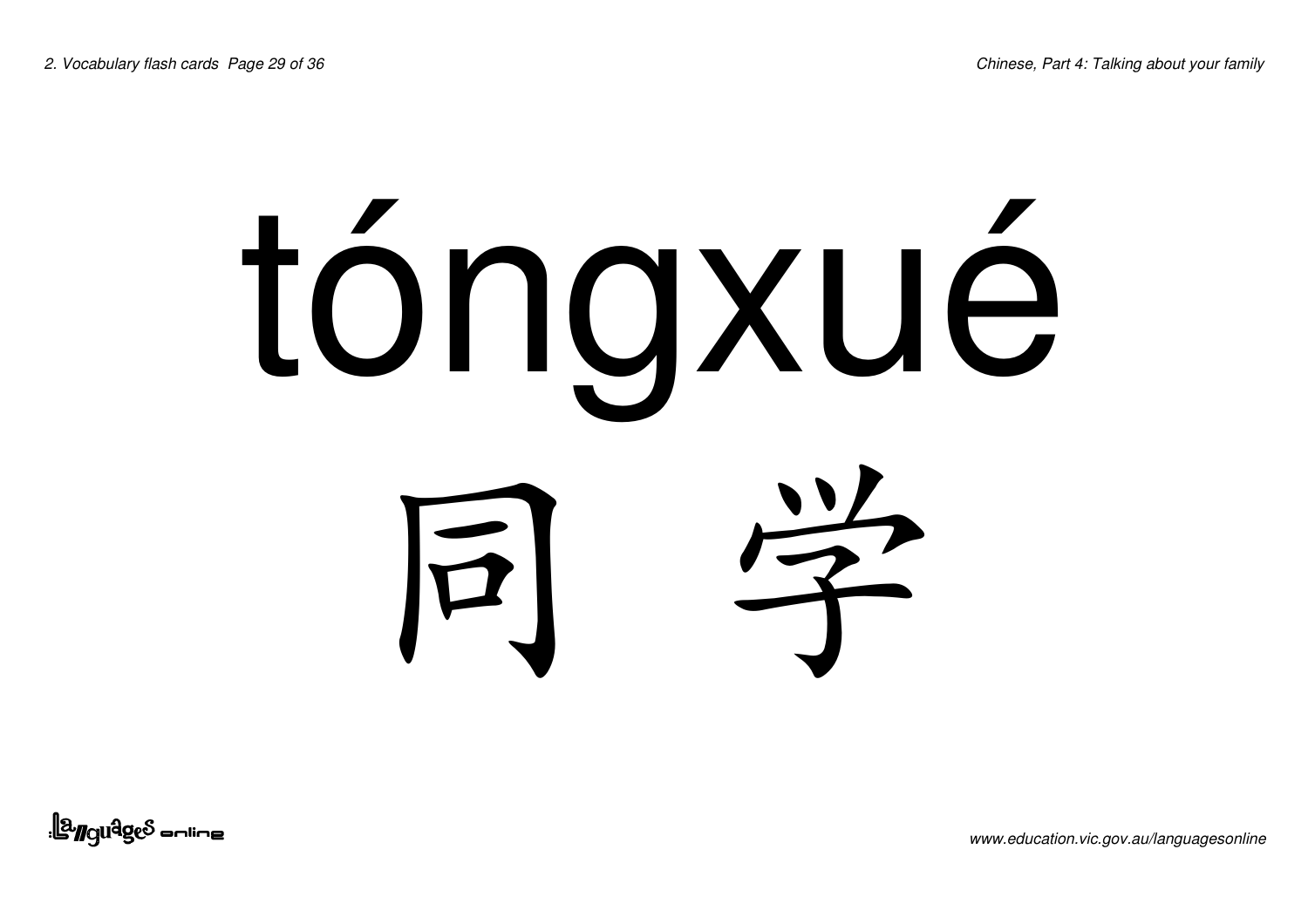### classmate

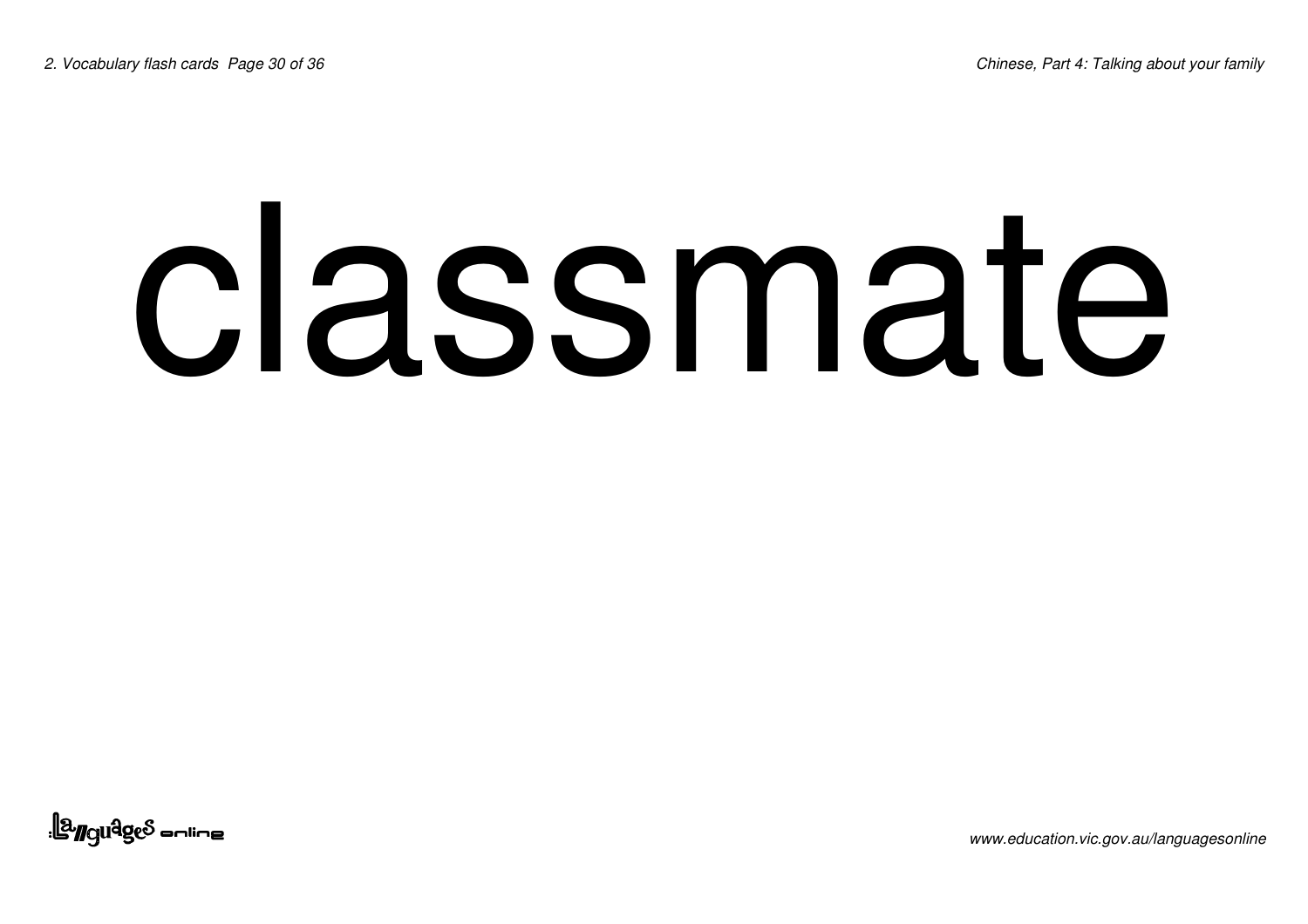## xiōngdi 兄弟

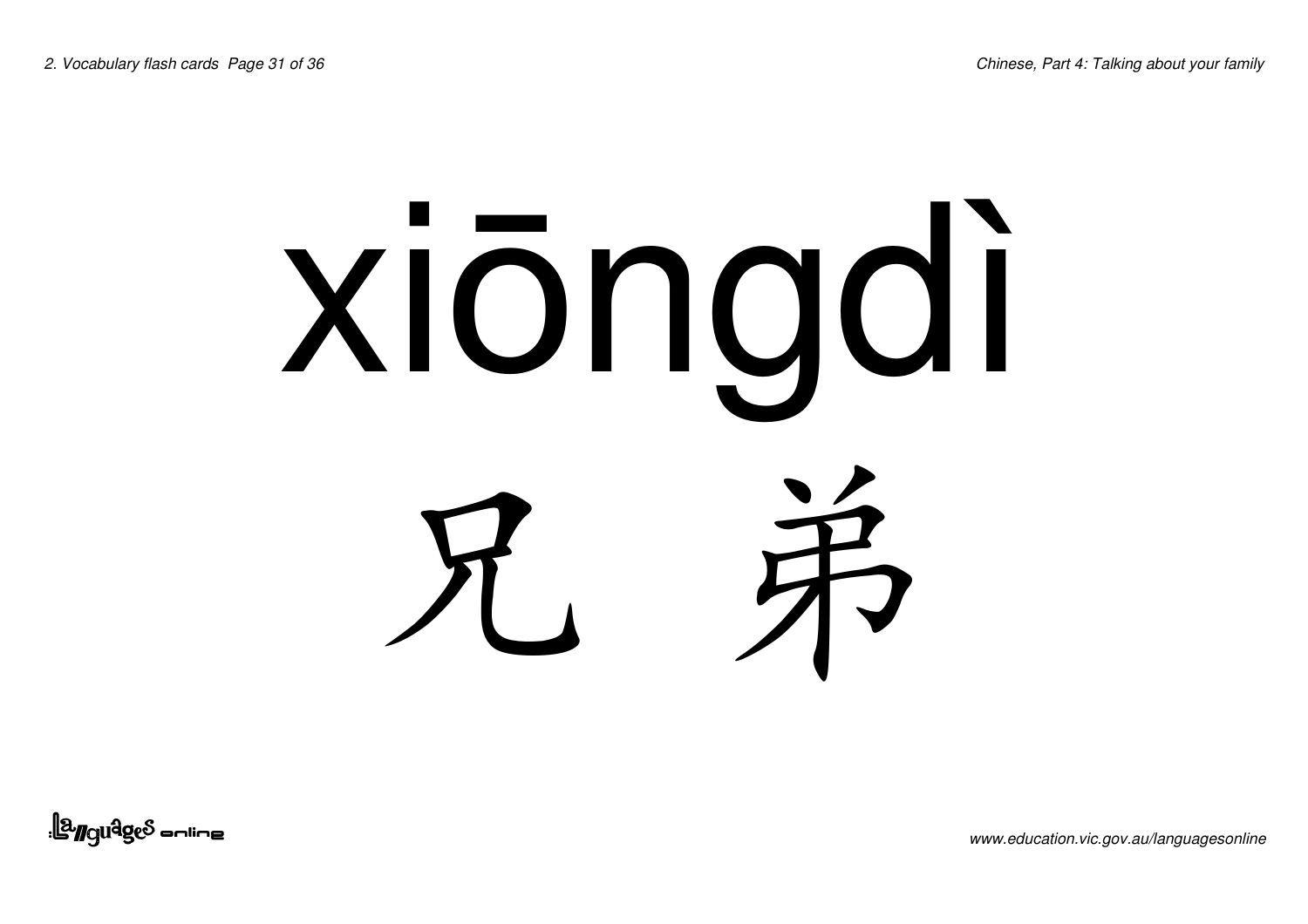#### brother

<u>||a<sub>ngu</sub>qe</u>s sulius|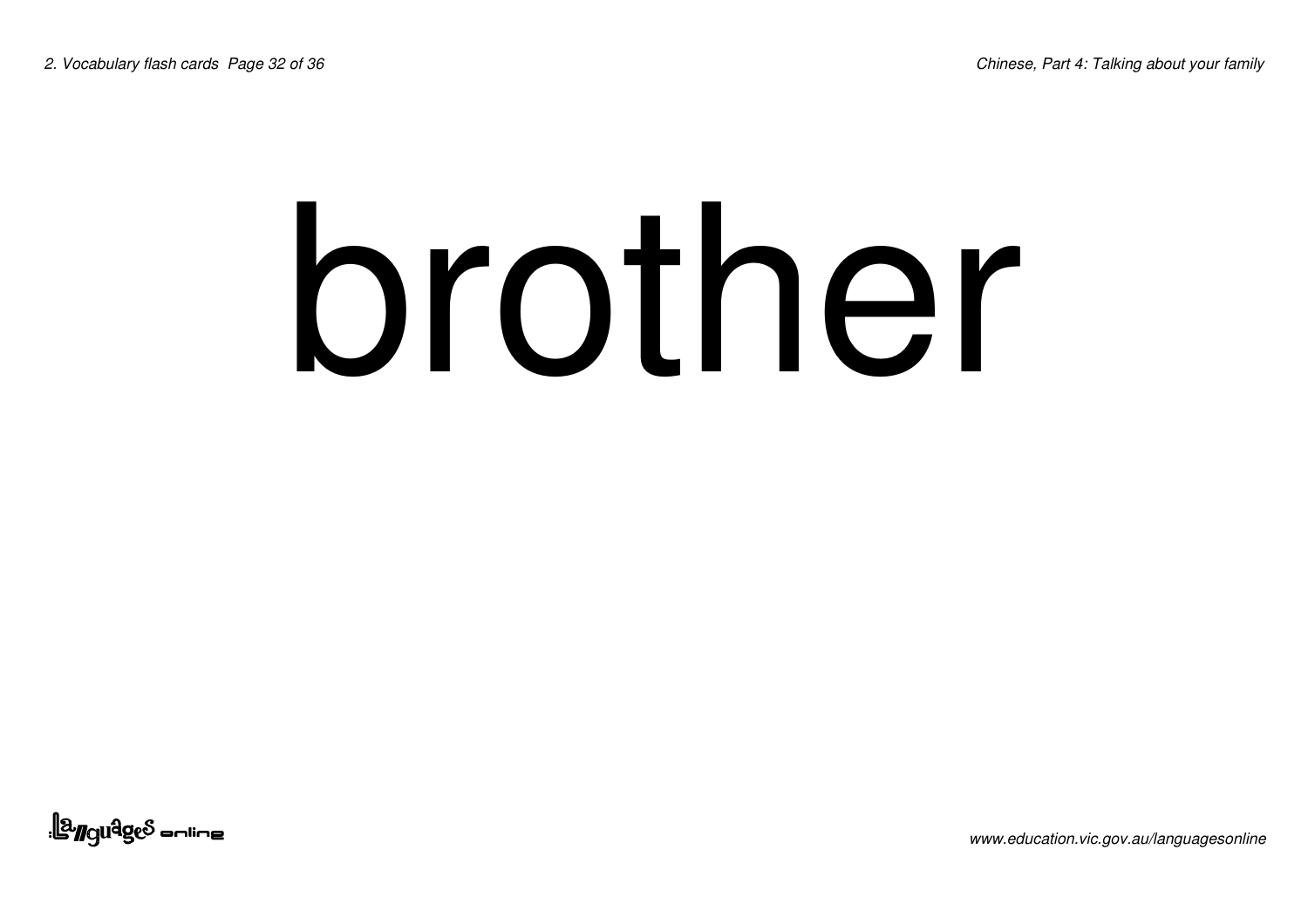### zài 左

<u>||a<sub>r</sub>guages anline</u>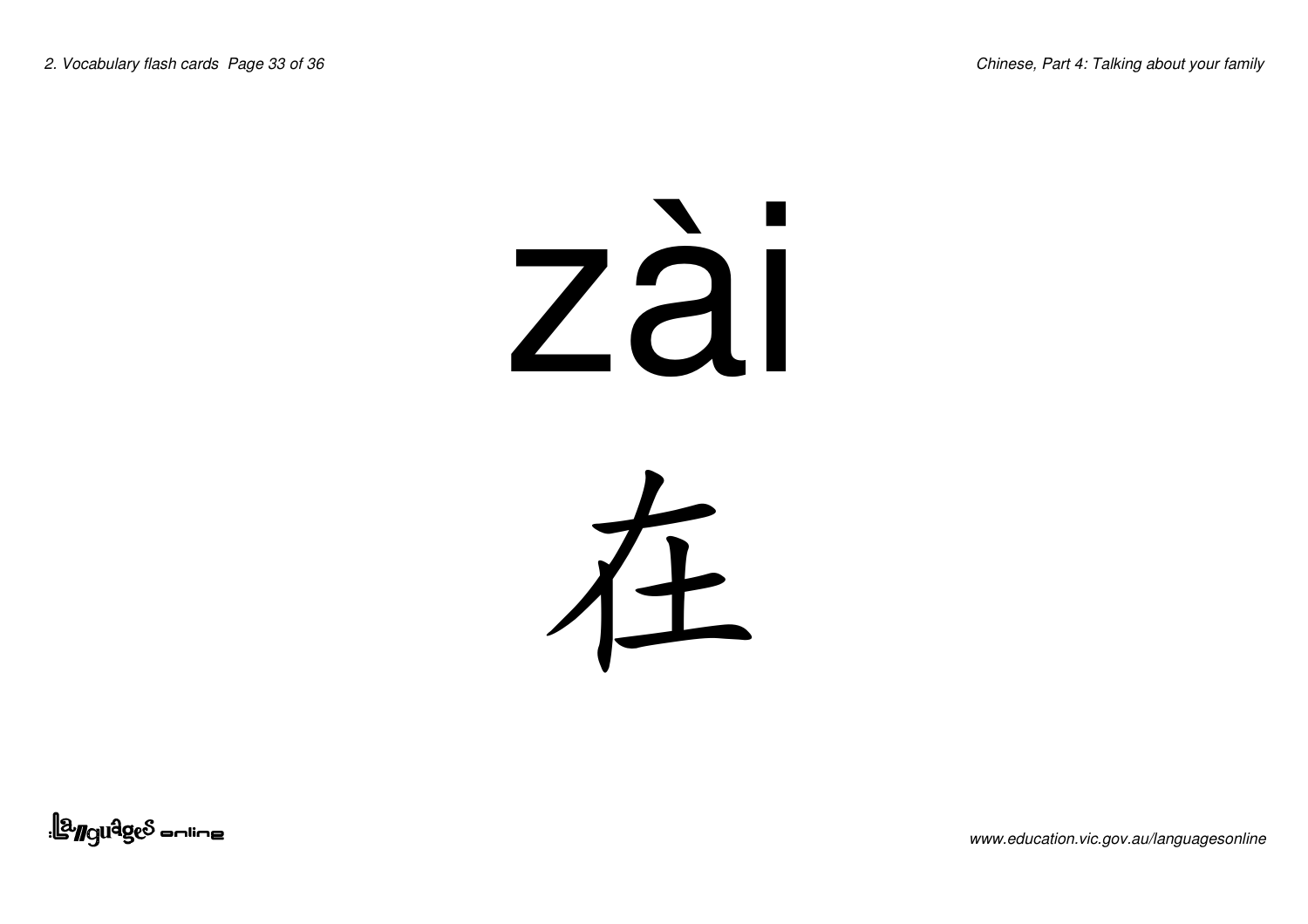#### at/in

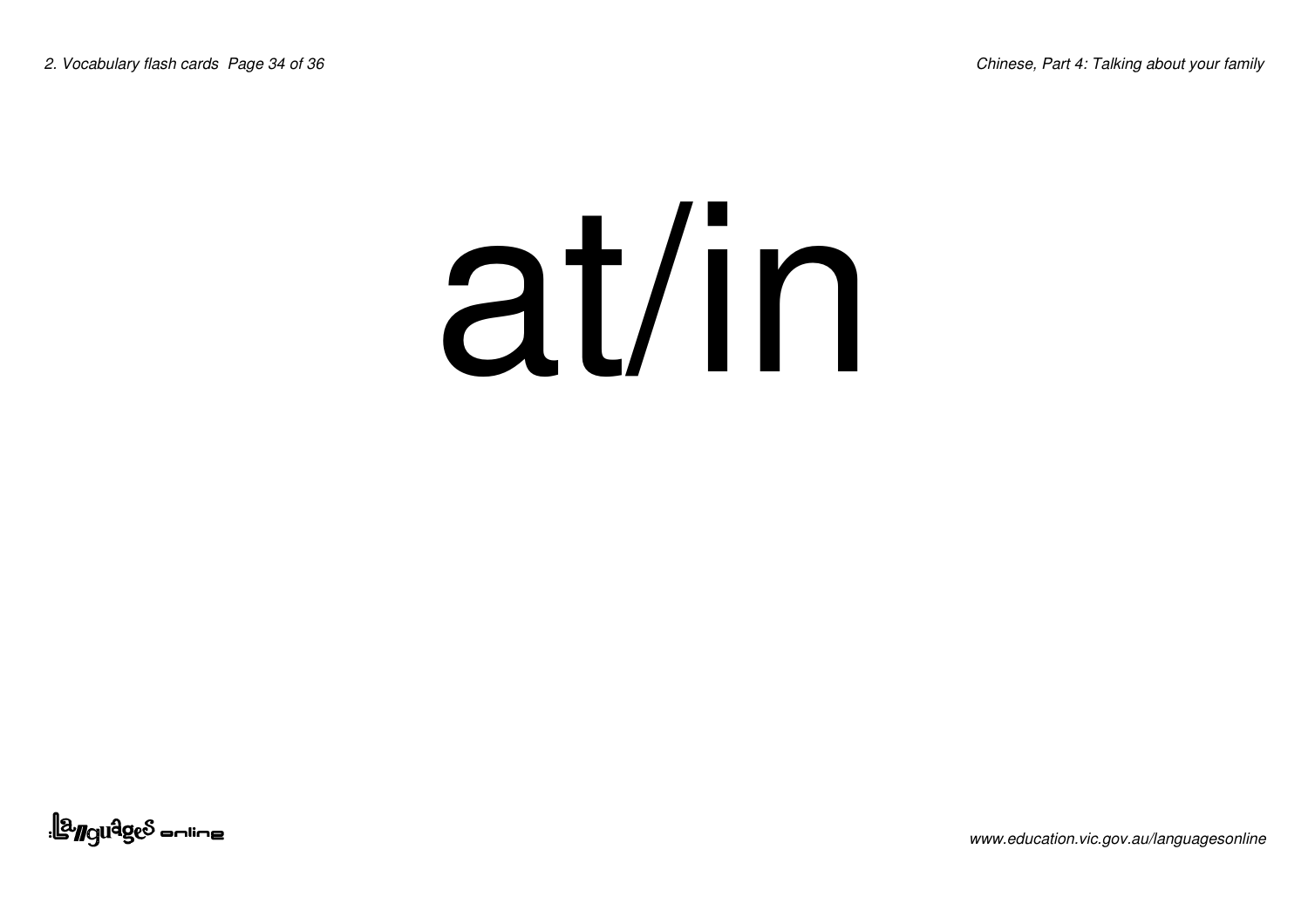### zhù

住